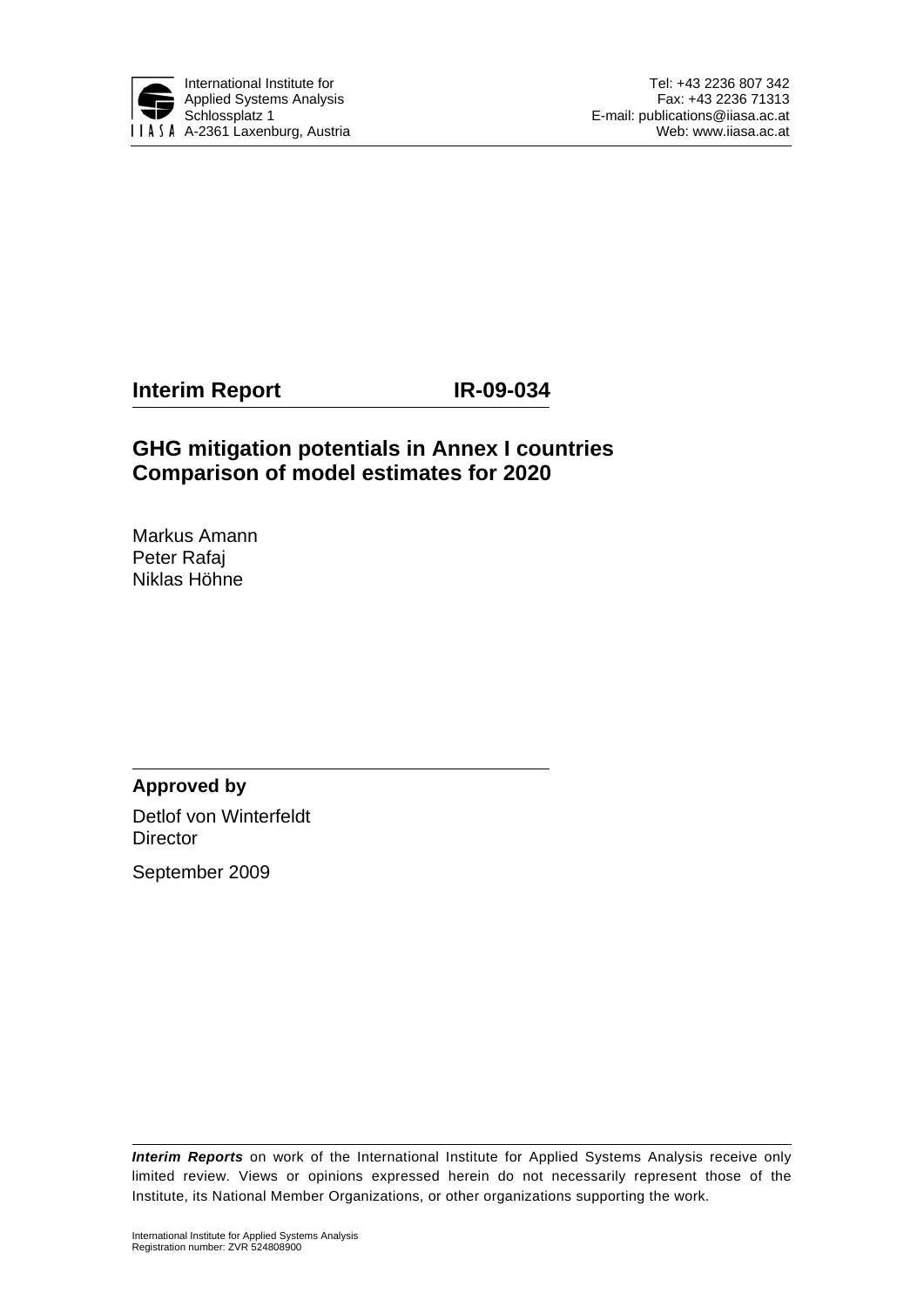# **Contents**

| $\mathbf{1}$   |     |       |                                                                  |  |  |  |  |
|----------------|-----|-------|------------------------------------------------------------------|--|--|--|--|
| $\overline{2}$ |     |       |                                                                  |  |  |  |  |
|                | 2.1 |       |                                                                  |  |  |  |  |
|                |     | 2.1.1 |                                                                  |  |  |  |  |
|                |     | 2.1.2 |                                                                  |  |  |  |  |
|                |     | 2.1.3 |                                                                  |  |  |  |  |
|                |     | 2.1.4 |                                                                  |  |  |  |  |
|                |     | 2.1.5 |                                                                  |  |  |  |  |
|                |     | 2.1.6 |                                                                  |  |  |  |  |
|                |     | 2.1.7 |                                                                  |  |  |  |  |
|                |     | 2.1.8 |                                                                  |  |  |  |  |
|                | 2.2 |       |                                                                  |  |  |  |  |
| 3              |     |       |                                                                  |  |  |  |  |
| $\overline{4}$ |     |       |                                                                  |  |  |  |  |
|                | 4.1 |       |                                                                  |  |  |  |  |
|                | 4.2 |       | Assumptions on economic development and other driving forces  10 |  |  |  |  |
|                | 4.3 |       |                                                                  |  |  |  |  |
|                | 4.4 |       |                                                                  |  |  |  |  |
| 4.5            |     |       |                                                                  |  |  |  |  |
|                | 4.6 |       |                                                                  |  |  |  |  |
|                | 4.7 |       |                                                                  |  |  |  |  |
|                |     | 4.7.1 |                                                                  |  |  |  |  |
|                |     | 4.7.2 |                                                                  |  |  |  |  |
|                |     | 4.7.3 |                                                                  |  |  |  |  |
|                | 4.8 |       |                                                                  |  |  |  |  |
| 5              |     |       |                                                                  |  |  |  |  |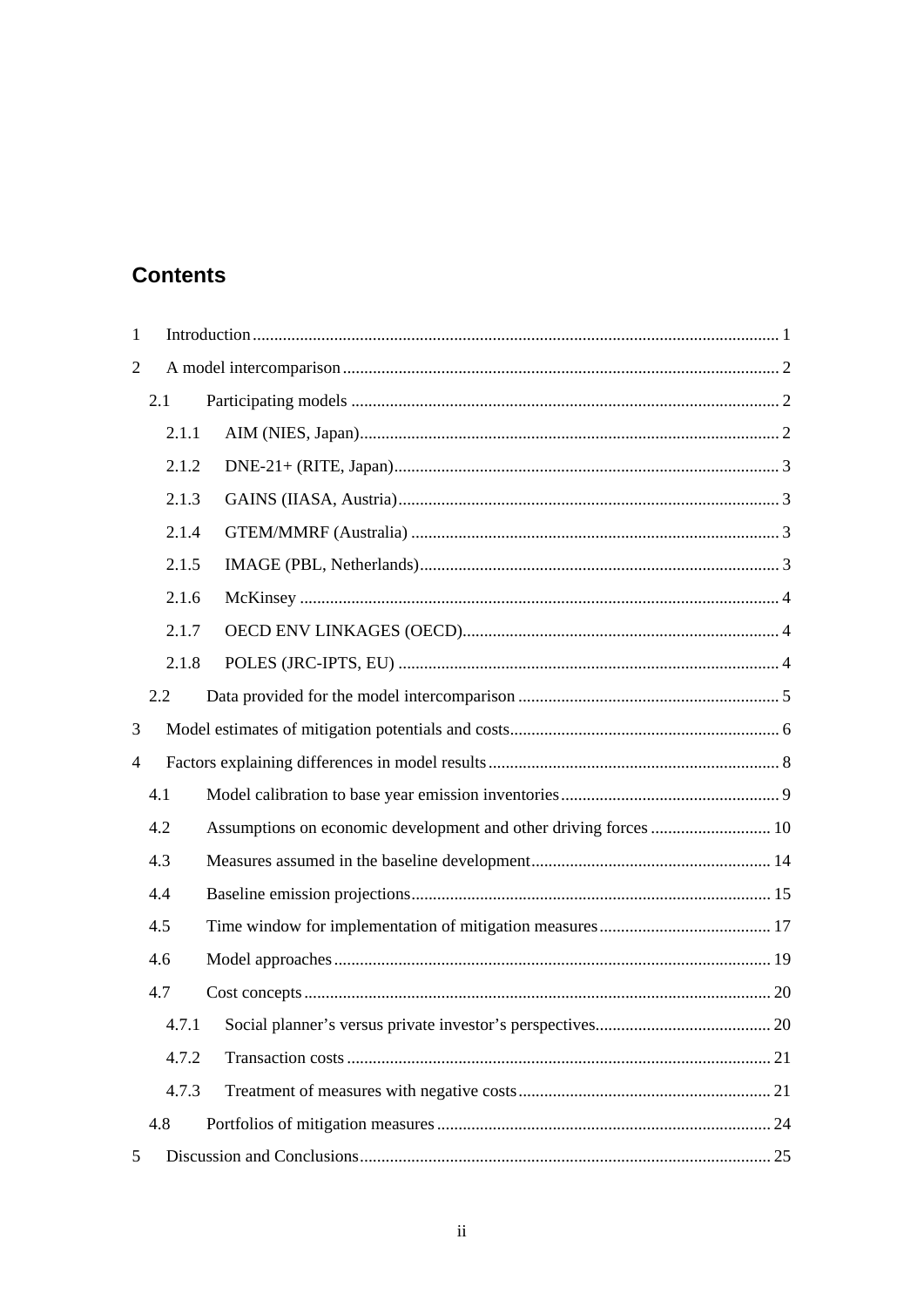| 5.2   |  |
|-------|--|
| 5.2.1 |  |
|       |  |
| 5.2.3 |  |
| 5.2.4 |  |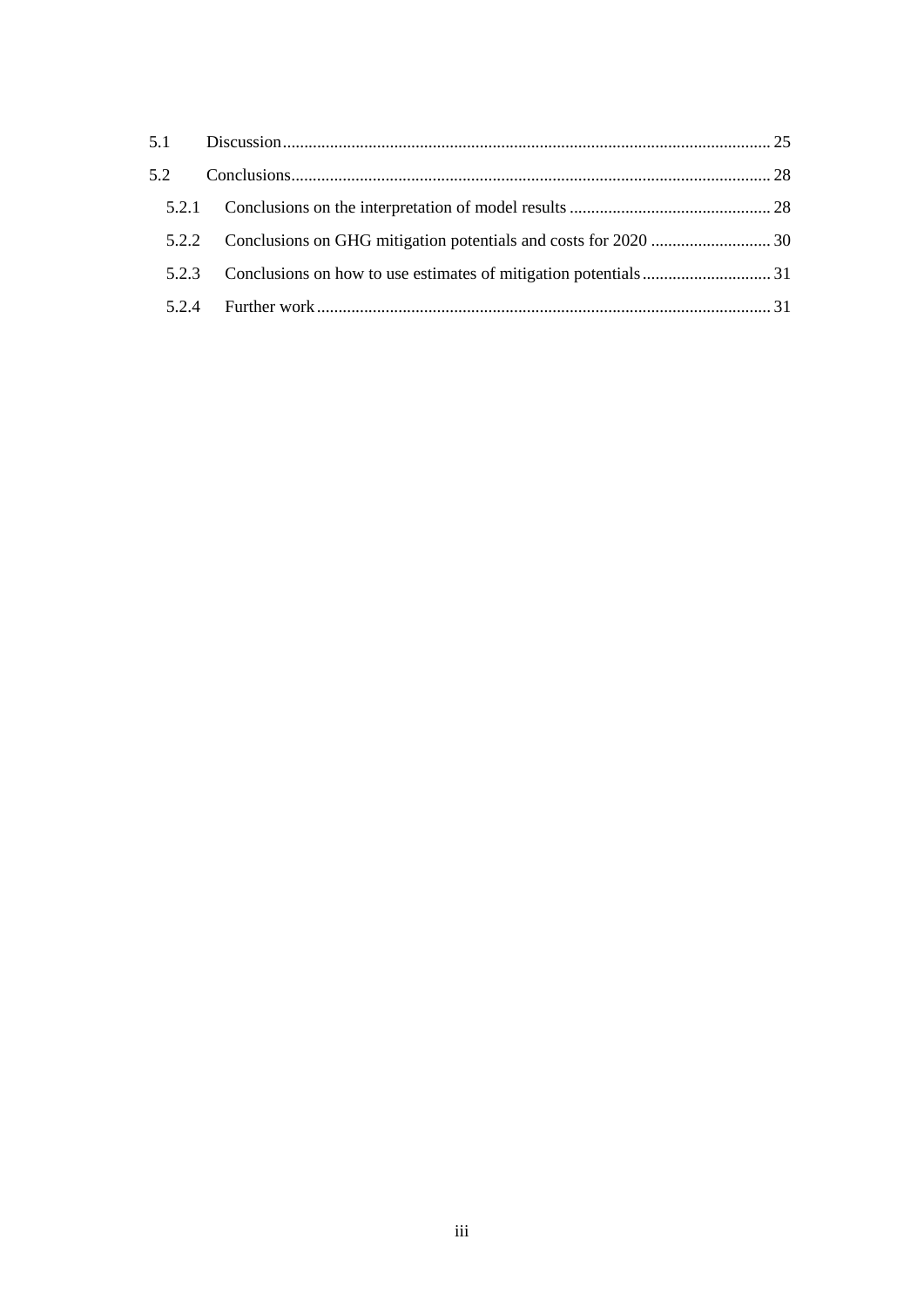## **Abstract**

Robust quantification of the future potentials and costs for mitigating greenhouse gases in different countries could provide important information to the current negotiations on a post-2012 climate agreement. However, such information is not readily available from statistical sources, but requires the use of complex models that combine economic, technological and social aspects. In March 2009, the International Institute for Applied Systems Analysis (IIASA) invited leading modelling teams to a comparison of available model estimates of GHG mitigation potentials and costs in the Annex I countries for the year 2020. Eight modelling teams provided input to this comparison exercise.

Although at face value estimates of mitigation potentials and costs show wide variation across models, differences (i) in assumptions on the baseline economic development, (ii) in the definition of which mitigation measures are considered part of the baseline, and (iii) in the time window assumed for the implementation of mitigation measures explain much of the variation in model results. The paper presents a check-list of factors that need to be considered when interpreting model results.

Once corrected for these key factors, two clusters of cost curves emerge for the year 2020: Models that include consumer demand changes and macro-economic feedbacks agree on a mitigation potential of up to 40% reduction below 2005 levels (that is approximately 45% below the 1990 level) for total Annex I emissions in 2020 for a carbon price of 50 to 150 US- $\frac{150 \text{ US-}150 \text{ US-}150 \text{ CO}}{2020 \text{ few}}$ . Bottom-up models that restrict their analysis to technical measures show only half of this potential.

The model intercomparison demonstrates that future economic development has a strong impact on the efforts necessary to achieve given emission reduction levels. Any delay in the start of implementation of mitigation measures will reduce the mitigation potential that is achievable in the near term and increase the costs. The introduction of measures that mobilize demand adjustments through structural or behavioural changes may increase the short-term mitigation potential significantly.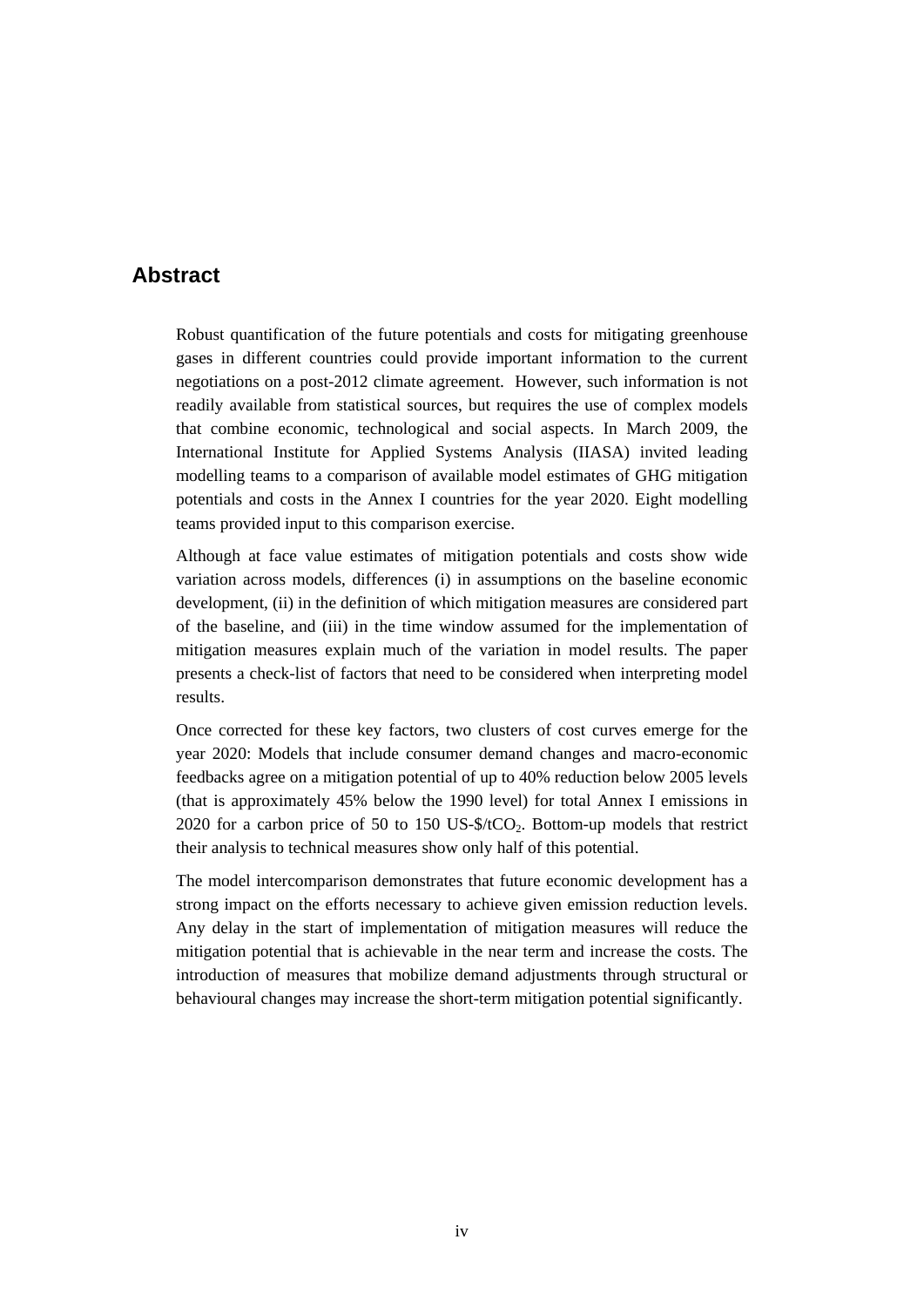# **Acknowledgments**

The authors wish to express their sincere thanks to their colleagues from modelling teams that have provided results to the model intercomparison and offered thoughtful proposals for the interpretation of data:

- Tatsuya Hanaoka from the National Institute for Environmental Studies (NIES), Japan,
- Christa Clapp and Jean Chateau from the Organization of Environmental Cooperation and Development (OECD), Paris,
- Michel den Elzen from the Netherlands Environmental Agency (PBL), Netherlands,
- Miyuki Nagashima, Fuminori Sano, Takashi Homma and Keigo Akimoto from the Research Institute of Innovative Technology for the Earth (RITE), Japan,
- Jens Dinkel, Per-Anders Enkvist and Helena Fagraeus Lundström from McKinsey,
- Peter Russ from the Institute for Prospective Technological Studies (IPTS) of the Joint Research Centre (JRC) of the European Commission in Sevilla, Spain,
- Robert Ewing from The Treasury, Australia.

The work of Markus Amann and Peter Rafaj was financed through the core funds of the International Institute for Applied Systems Analysis (IIASA), an international research organization funded by scientific organizations in its 20 member countries.

The work of Niklas Höhne was financially supported by the Danish Energy Agency of the Danish Ministry of Climate and Energy.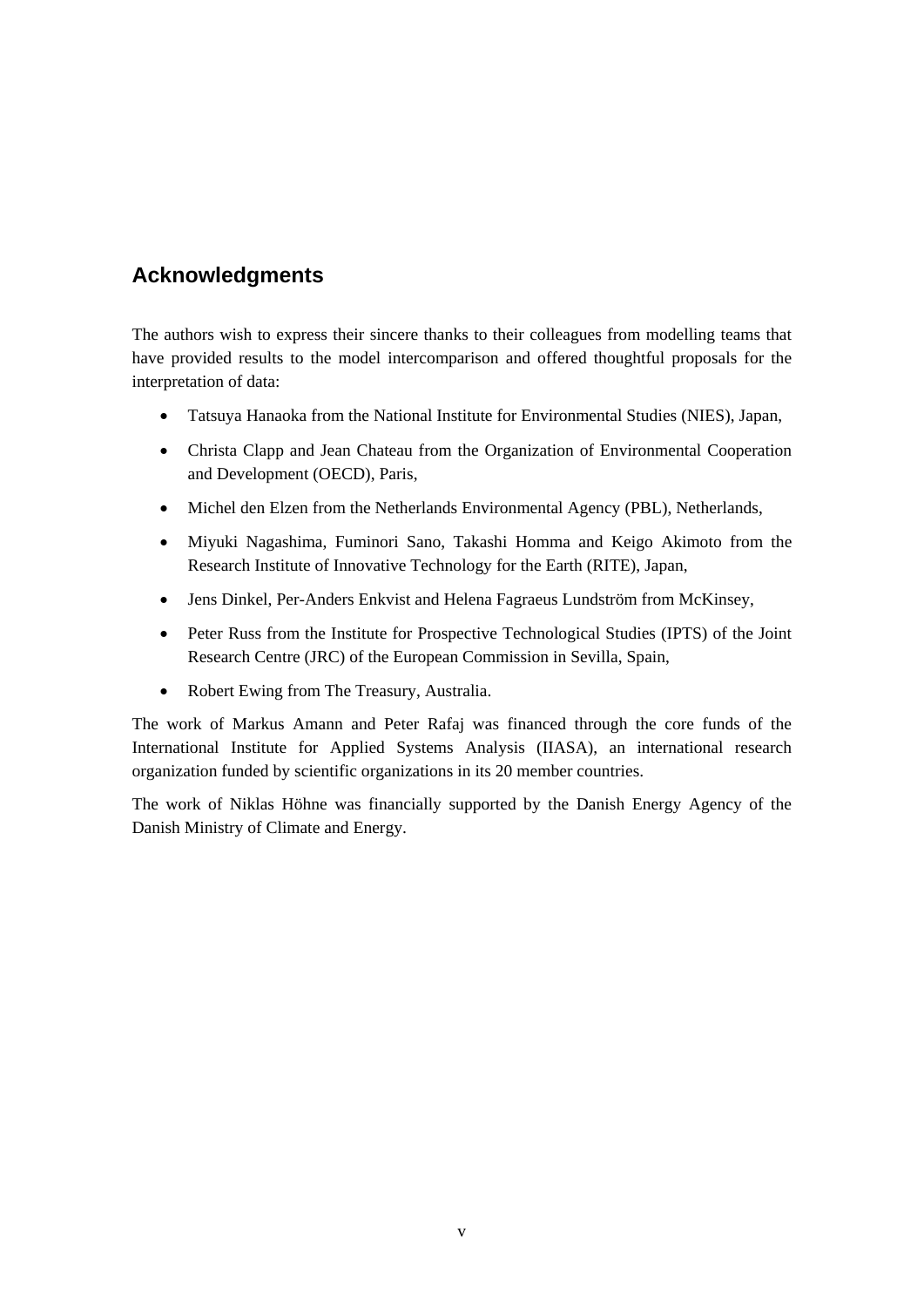# **About the Authors**

Markus Amann and Peter Rafaj work in the Atmospheric Pollution and Economic Development programme of the International Institute for Applied Systems Analysis (IIASA), Laxenburg, Austria.

Niklas Höhne works at Ecofys, Germany.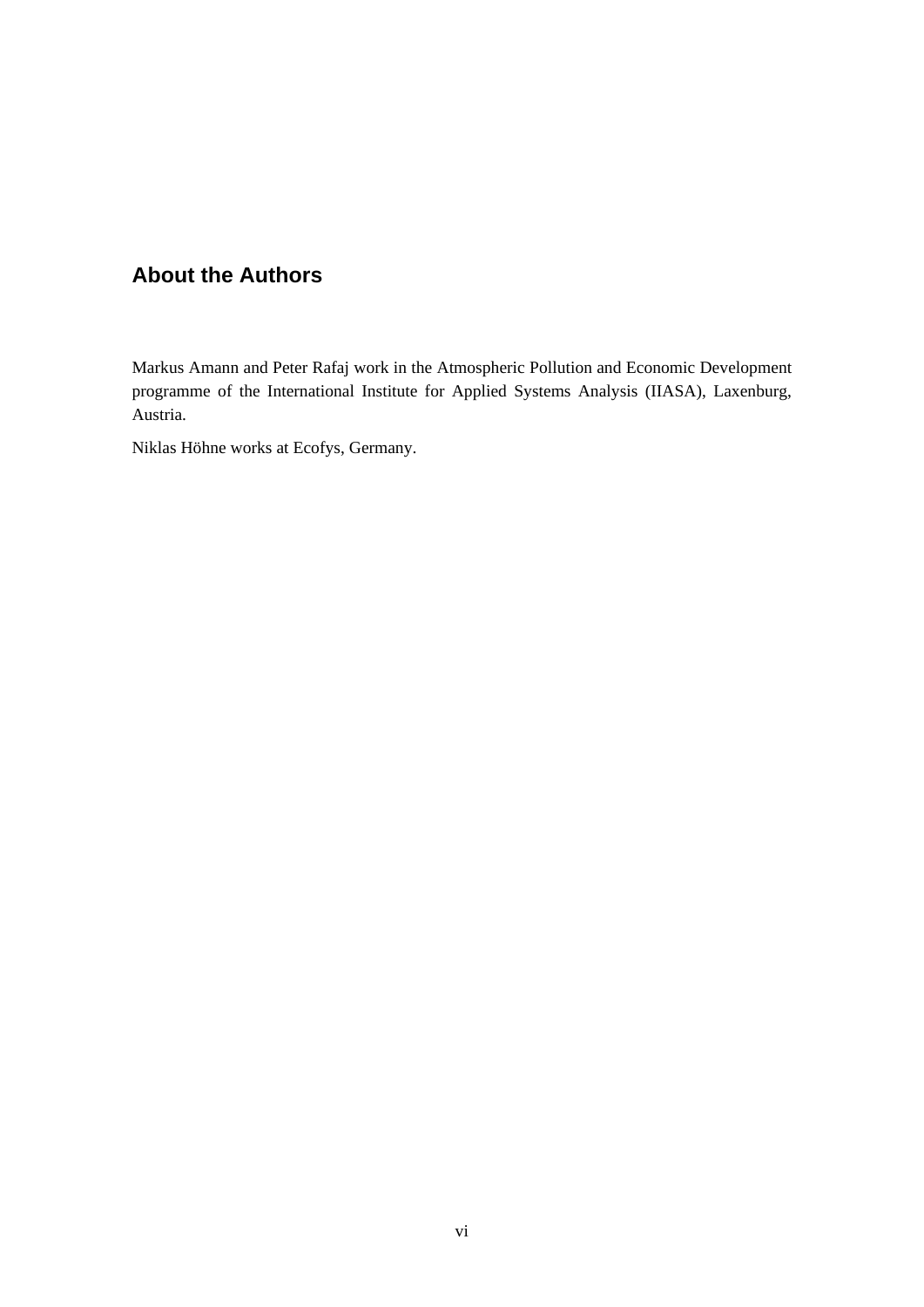# **GHG mitigation potentials in Annex I countries Comparison of model estimates for 2020**

Markus Amann Peter Rafaj Niklas Höhne

# **1 Introduction**

Robust quantification of the future potentials and costs for mitigating greenhouse gases in different countries could provide important information to the current negotiations on a post-2012 climate agreement. However, such information is not readily available from statistical sources, but requires the use of complex models that combine economic, technological and social aspects. During the recent year various modelling teams in different parts of the world have presented their estimates for the year 2020. At face value these estimates seem to span a wide range, so that it is not obvious how robust policy conclusions can be drawn from these calculations.

In March 2009, the International Institute for Applied Systems Analysis (IIASA) initiated an exercise that aims at a comparison of available model estimates of GHG mitigation potentials and costs in the Annex I countries and at identifying the main reasons that lead to differences in these estimates. Modelling teams were invited to submit key data for the comparison, to discuss and interpret results at a workshop at IIASA, and to present the findings to the UNFCCC negotiators at a side event at the Bonn Climate Talks in May 2009.

Eight modelling teams have provided input to this comparison exercise. This report presents results of all models in terms of marginal abatement cost curves (MACs) and identifies a range of key factors that explain much of the differences between model results. The report summarizes key aspects that should be kept in mind when using results from a particular model.

The remainder of this paper is organized as follows. Section 2 provides a brief description of the participating models. Section 3 presents marginal mitigation cost curves for important Annex I countries. Section 4 reviews factors that could potentially explain differences in model results, and estimates to what extent adjustments for such differences could let model results converge. Section 4 includes results by country. In the final section conclusions are drawn.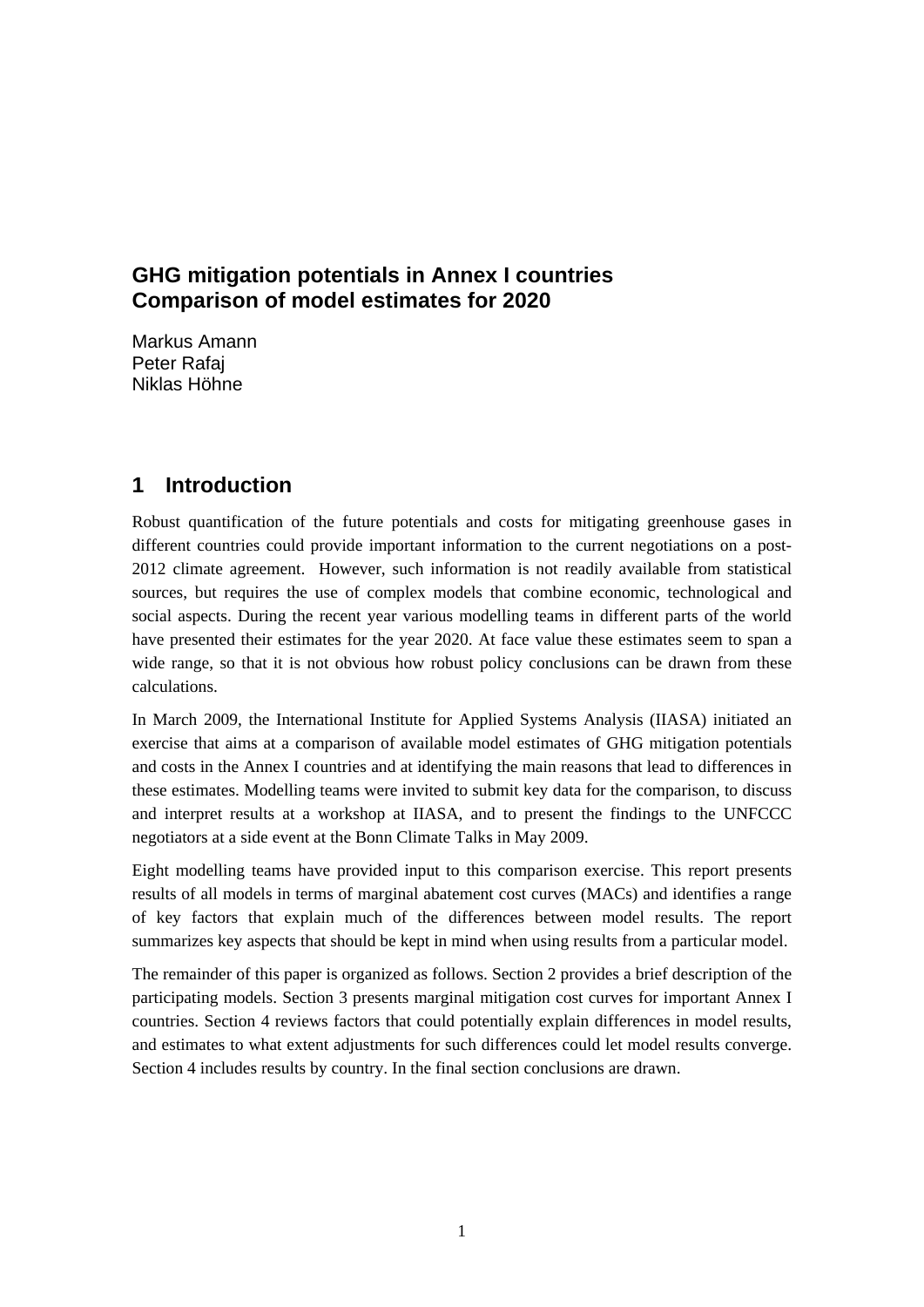# **2 A model intercomparison**

In March 2009, IIASA invited key modelling teams that have provided estimates of GHG mitigation potentials and costs to participate in the study and to submit data for the comparison. A meeting was held at IIASA on May 28-29, 2009 to review the results from different models and identify factors that explain differences in model estimates.

#### **2.1 Participating models**

Eight modelling teams have provided quantitative results to the intercomparison exercise (Table 2.1).

| Model            | Organization        | Model type                               | Main reference              |
|------------------|---------------------|------------------------------------------|-----------------------------|
| AIM              | NIES, Japan         | Bottom up model                          | Kainuma M. et al., 2007     |
| $DNE21+$         | RITE, Japan         | Bottom-up model                          | RITE, 2009                  |
| <b>GAINS</b>     | IIASA, Austria      | Bottom-up model                          | Amann et al., 2008          |
| <b>GTEM</b>      | Treasury, Australia | Computable general<br>equilibrium model  | Australian Treasury, 2008   |
| <b>IMAGE</b>     | PBL, Netherlands    | Bottom-up integrated<br>assessment model | MNP, 2006                   |
| McKinsey         | McKinsey            | Bottom-up cost curves                    | McKinsey & Company,<br>2009 |
| <b>OECD ENV-</b> | <b>OECD</b>         | Computable general                       | OECD, 2009                  |
| <b>LINKAGES</b>  |                     | equilibrium                              |                             |
| <b>POLES</b>     | <b>IPTS</b>         | Linked bottom-up/top down                | Russ et al., 2009           |

**Table 2.1: Participating models** 

#### *2.1.1 AIM (NIES, Japan)*

The AIM model, developed by the National Institute for Environmental Studies (NIES), Japan, comprises three main models - the greenhouse gas emission model (AIM/emission), the global climate change model (AIM/climate), and the climate change impact model (AIM/impact). The AIM/emission model estimates greenhouse gas emissions and assesses policy options to reduce them. The AIM model has several distinct characteristics. It integrates emission, climate and impact models, contains country modules for detailed evaluations at the national level and global modules to ensure consistency across individual modules, integrates bottomup national modules with top-down global modules, and is designed to assess alternative policies. AIM contains a very detailed technology selection module to evaluate the effect of introducing advanced technologies and uses information from a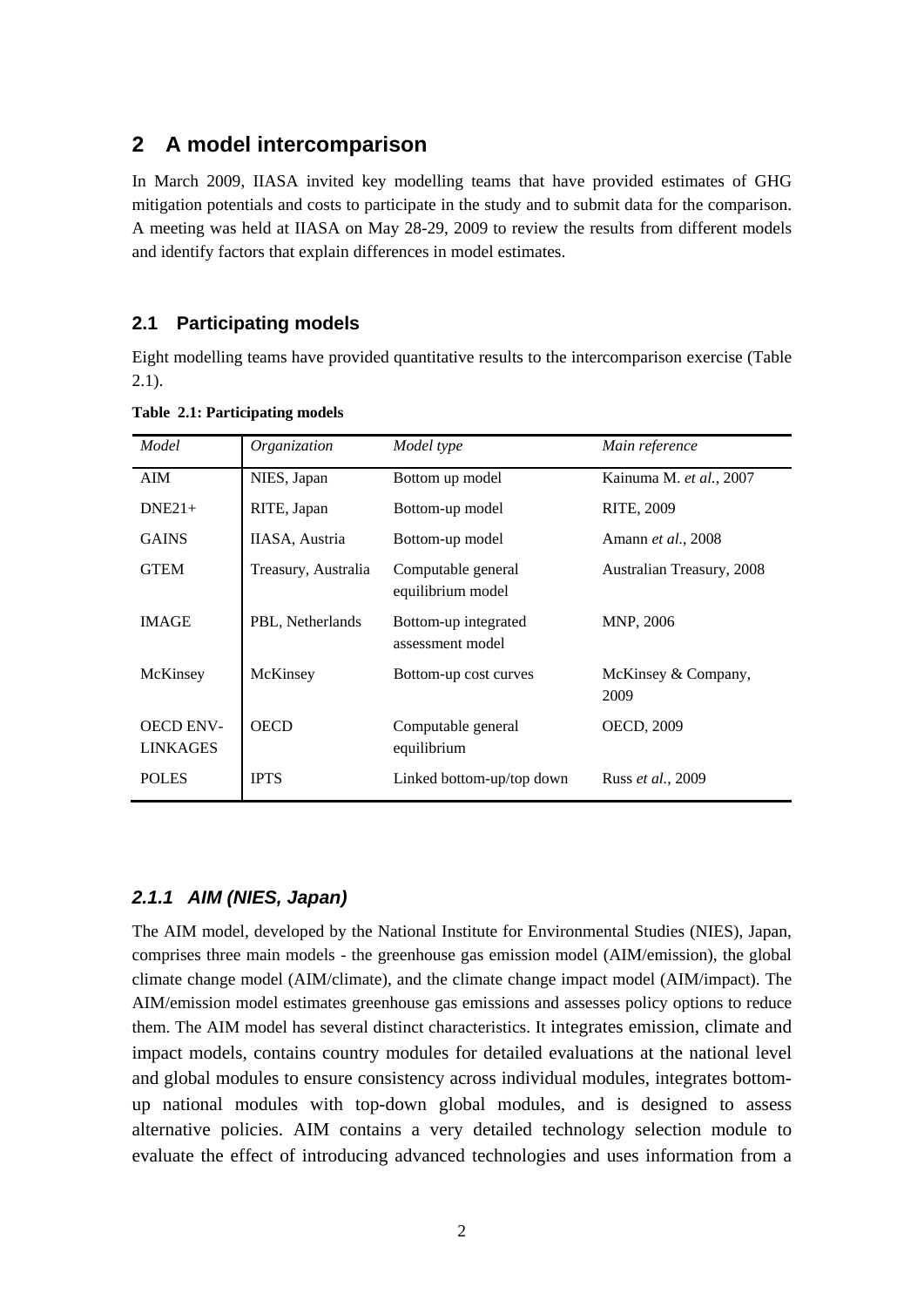detailed Geographic Information System to evaluate and represent the distribution of impacts at the local level. More detail is provided in Kainuma M. *et al.*, 2007 and at http://www-iam.nies.go.jp/aim/infomation.htm.

# *2.1.2 DNE-21+ (RITE, Japan)*

The Dynamic New Earth 21 plus (DNE21+) model has been developed by the Research Institute of Innovative Technology for the Earth (RITE), Japan. The model covers the entire world divided over 50 regions. The energy systems model is a bottom-up linear programming model minimizing world total costs of energy systems. DNE21+ also treats energy-unrelated  $CO<sub>2</sub>$  and five kinds of non-CO<sub>2</sub> GHG emissions. The non-CO<sub>2</sub> GHG model is a proxy model using elasticities that represent bottom-up assessments of mitigation technologies performed by USEPA. More information is provided in RITE, 2009.

# *2.1.3 GAINS (IIASA, Austria)*

The Greenhouse gas – Air pollution Interactions and Synergies (GAINS) model has been developed by the International Institute for Applied Systems Analysis (IIASA), Austria. It uses a bottom-up approach for quantifying GHG mitigation potentials and costs for the major Annex I countries, and estimates co-benefits on air pollution. GAINS employs exogenous activity projections, currently those of the IEA World Energy Outlooks 2007 and 2008 (IEA, 2007, IEA, 2008) . More information is provided in Amann *et al.*, 2008. An interactive version of GAINS is accessible on the Internet (http://gains.iiasa.ac.at/).

# *2.1.4 GTEM/MMRF (Australia)*

GTEM is a recursively dynamic general equilibrium model developed by the Australian Bureau of Agricultural and Resource Economics (ABARE) to address policy issues with long-term global dimensions, such as climate change mitigation costs.

The MMRF model is a detailed model of the Australian economy developed by the Centre of Policy Studies at Monash University. It is a dynamic model which employs a recursive mechanism to explain investment and sluggish adjustment in factor markets.

The marginal GHG abatement cost curves for the GTEM and MMRF models are not produced or derived internally by the models. The information provided by GTEM and MMRF are abatement curves, which shows the amount of abatement that occurs at the average carbon price. An abatement curve can differ from a marginal abatement cost curve, due to different assumptions, environmental targets and emission trajectories.

# *2.1.5 IMAGE (PBL, Netherlands)*

The IMAGE 2.4 Integrated Assessment model (MNP, 2006) (www.mnp.nl/image) consists of a set of linked and integrated models that together describe important elements of the long-term dynamics of global environmental change, such as air pollution, climate change, and land-use change. The global energy model that forms part of this framework, TIMER (van Vuuren *et al.*,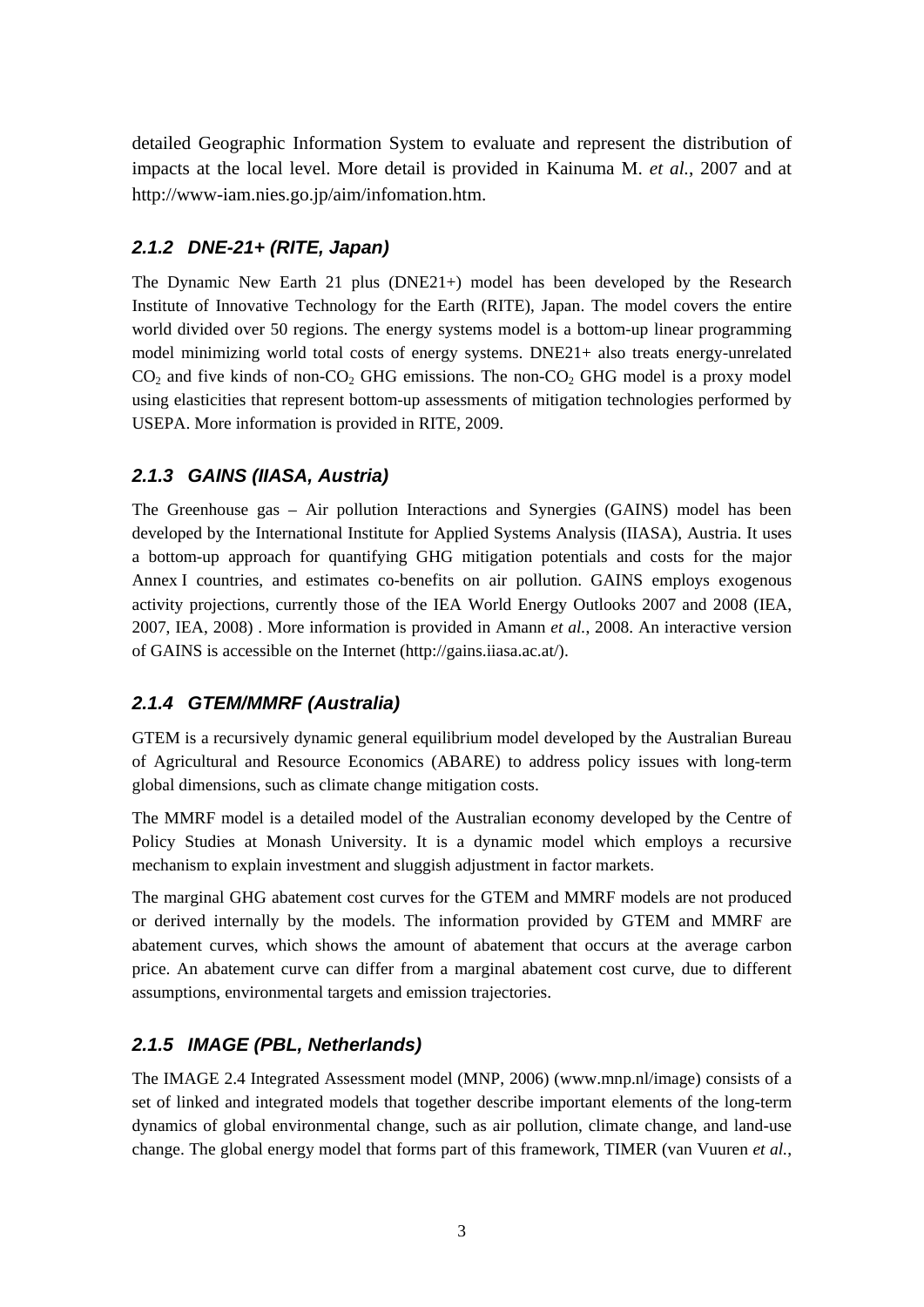2007), describes the demand and production of primary and secondary energy and the related emissions of GHGs and regional air pollutants. The FAIR-SiMCaP 2.0 model is a combination of the abatement costs model of FAIR and the SiMCaP model (den Elzen *et al.*, 2007). The land and climate modules of IMAGE describe the dynamics of agriculture and natural vegetation, and, together with input from TIMER and FAIR, resulting climate change.

## *2.1.6 McKinsey*

The global McKinsey GHG abatement cost curve was developed since 2006 and results in this paper are based on the second version of the global GHG abatement cost curve (McKinsey 2009). The model is mainly based on external baseline sources IEA WEO, US EPA and Houghton and assesses bottom-up the abatement potential and cost of over 200 abatement levers in 21 world regions. More information and the online version Climate Desk is accessible on the Internet (http://solutions.mckinsey.com/climatedesk).

# *2.1.7 OECD ENV LINKAGES (OECD)*

ENV-Linkages is a top-down model (CGE type). This model is still in development, the version used for the paper is the version 2.1. The ENV-Linkages model is a recursive dynamic neoclassical general equilibrium model, with a standard time horizon from 2005 to 2050. It is a global economic model built primarily on a database of national economies.

The model version used for this study represents the world economy in 12 countries/regions, each with 25 economic sectors (eight energy production sectors), and three representative agents. Six greenhouse gases are modeled; land use and land cover change emissions are not yet taken into account. Capital accumulation is modeled as in traditional Solow/Swan neo-classical growth models.

All production in ENV-Linkages is assumed to operate under cost minimization with an assumption of perfect markets and the CRS technology. The production technology is specified as nested CES production functions in a branching hierarchy. Total output for a sector is actually the sum of two different production streams: resulting from the distinction between production with an ''old'' capital vintage, and production with a ''new'' capital vintage. The substitution possibilities among factors are assumed to be higher with new capital than with old capital. International trade flows and prices are fully endogenous and modeled using a Armington specification. Energy efficiency is partly exogenous, as the autonomous energy efficiency (AEE) factor is calibrated to match IEA's projections on energy demand published in the World Energy Outlook), and partly endogenous with substitution possibility between factors and goods resulting from prices changes and optimizing behavior of agents. For each year the government budget is balanced through the income tax, revenues of the carbon tax are then indirectly rebated to the household, in a lump-sump way since labor supply is exogenous.

# *2.1.8 POLES (JRC-IPTS, EU)*

POLES is a global simulation model of the energy system. The dynamics of the model is based on a recursive simulation process of energy demand and supply with lagged adjustments to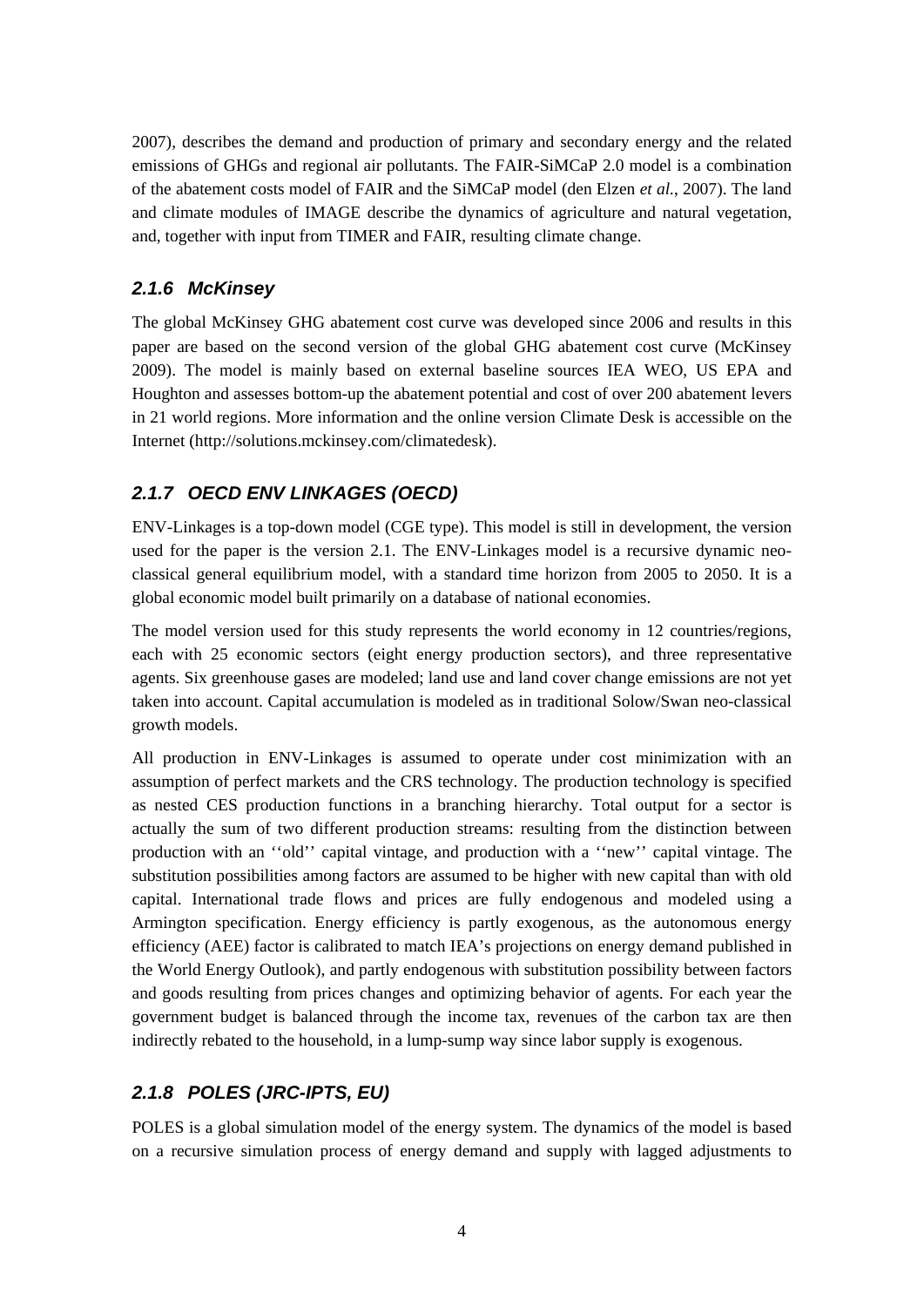prices and a feedback loop through the international energy price. The model is developed in the framework of a hierarchical structure of interconnected modules at the international, regional, and national levels. It contains technologically-detailed modules for energy-intensive sectors, including power generation, iron and steel, the chemical sector, aluminum production, cement making, non-ferrous minerals and modal transport sectors (including aviation and maritime transport). All energy prices are determined endogenously. Oil prices in the long-term depend primarily on the relative scarcity of oil reserves. The world is broken down into 47 regions, for which the model delivers detailed energy balances. The model is continuously being enhanced in both detail and in the degree of regional disaggregation. Recent modifications include the addition of detailed modules for energy-intensive sectors and an extension to cover non- $CO<sub>2</sub>$ greenhouse gases (GHG).

#### **2.2 Data provided for the model intercomparison**

As an input for the quantitative model intercomparison, modelling teams provided a set of data to IIASA that describe sectoral GHG emissions that emerge for a range of carbon prices (i.e., for the base year 2005, for the baseline case in 2020, and for 2020 with carbon prices of 0, 20, 50, 100 and  $>100$  US- $\frac{6}{2}$  CO<sub>2</sub>, respectively.) Such data were delivered for individual Annex I parties and for Annex I in total.

It is important to note that only the GTEM model provided data for the LULUCF sector.

As not all models cover all countries, not all teams provided a complete set of data:

- AIM: No data have been provided for Canada and Australia.
- IMAGE: Australia and New Zealand have been aggregated into one region, and sectoral emissions are not included in the provided data. The IMAGE emissions data are not harmonised with the UNFCCC emissions, and comes directly from the different IMAGE submodels, which are calibrated for the year 2000. In policy applications with the IMAGE and FAIR model harmonised data is used.
- OECD: Australia and New Zealand have been aggregated into one region.
- McKinsey: No data have been provided for Australia separately.
- GTEM calculations include LULUCF emissions; for Australia, results of the MMRF model were provided as well.
- POLES did not provide data for the Australia, New Zealand and Canada. Furthermore, POLES data do not include emissions from agriculture.
- GAINS and POLES data were recalculated from  $\epsilon$  to US-\$.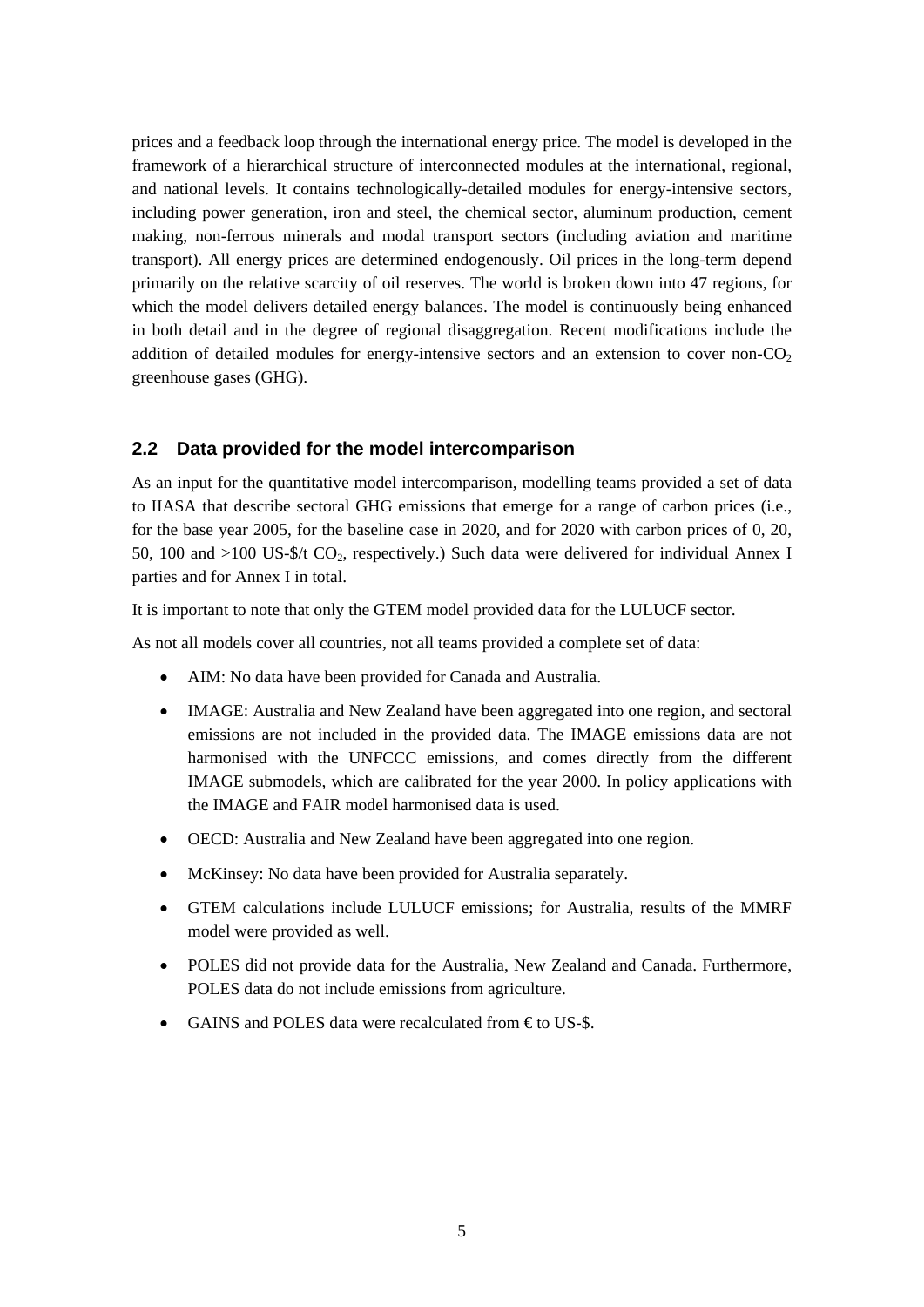## **3 Model estimates of mitigation potentials and costs**

As a first step in the model comparison the data points (i.e., emission levels for a range of carbon prices) obtained from each model have been combined into marginal abatement cost curves. Figure 3.1 displays the cost curves aggregated for total Annex I for 2020, plotted against absolute emission levels. At face value such a comparison reveals large differences in model outcomes. Cost curves exhibit different starting points, slopes of the curves are different, and mitigation potentials show large variations. The analysis shows that the spread in total Annex I results does not originate from discrepancies for a single country only, but that substantial variations prevail for all countries analyzed (Figure 3.2). However, particularly large differences emerge for Russia, where for instance 2020 baseline emission projections span a range from 0% to 45% relative to 2005. It is interesting to note that in many cases models developed by governmental institutions suggest for their country higher baseline emissions than other models from international institutions of other countries.



**Figure 3.1: Marginal cost curves for GHG mitigation in 2020 for total Annex I, plotted against the 2005 and 1990 emission levels computed by each model**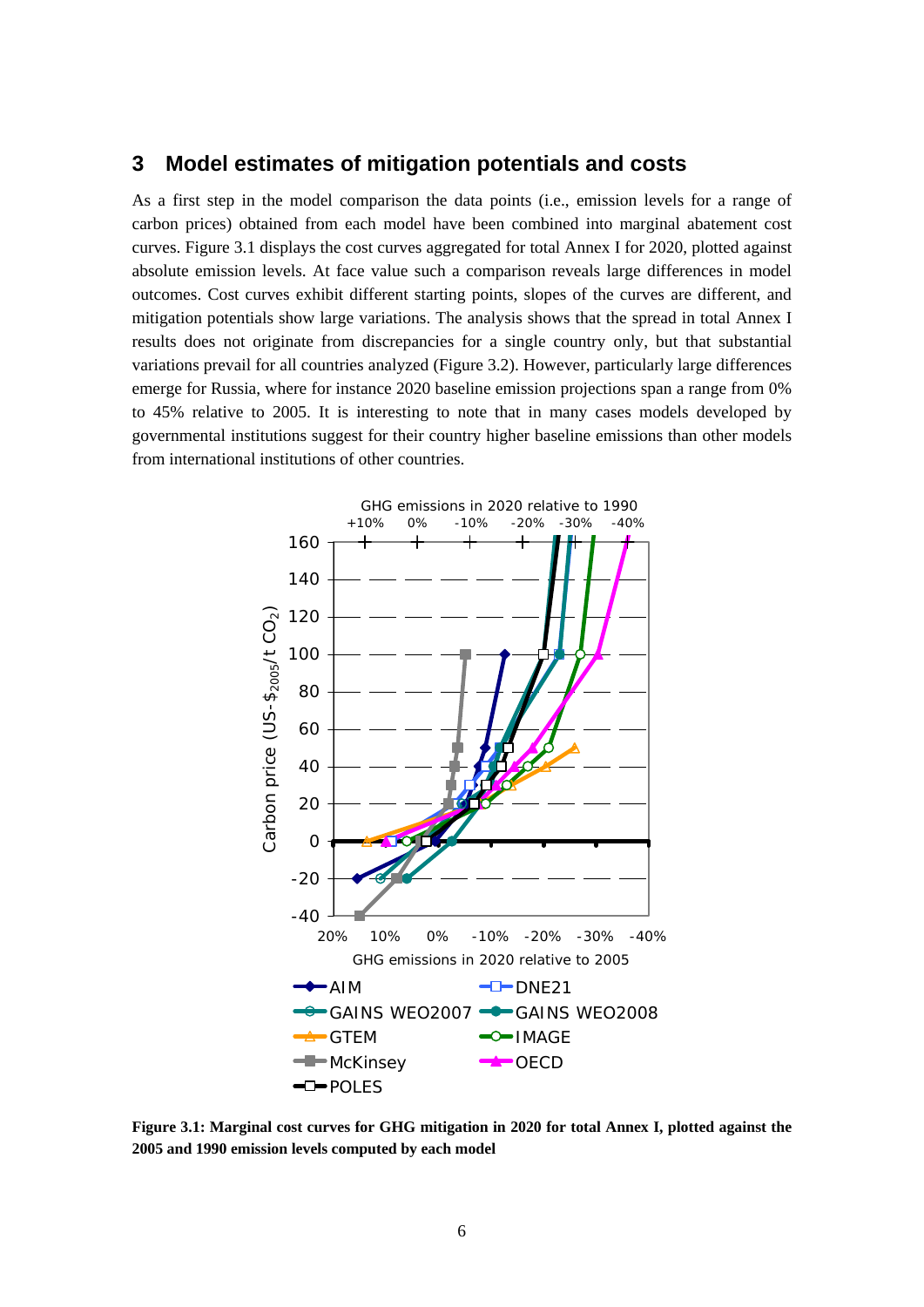

**Figure 3.2: Marginal GHG abatement cost curves for 2020 for major Annex I countries plotted against the models' 2005 emissions estimates. Names of models developed by domestic national institutions are printed in red.**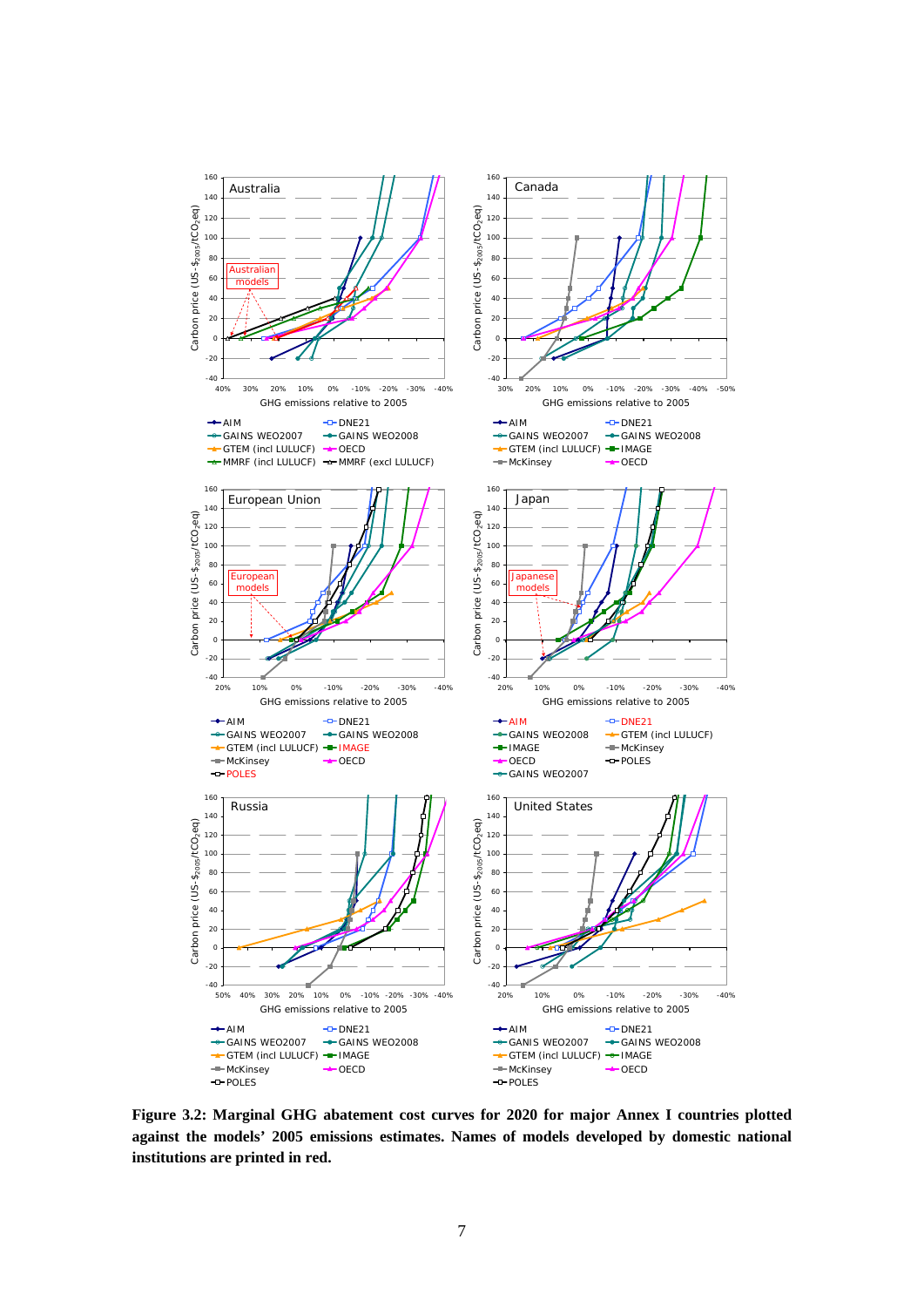# **4 Factors explaining differences in model results**

Differences in model results, both in terms of mitigation potentials and associated costs, hamper a robust international evaluation of modelling studies. The question arises whether factors can be identified that explain (parts of) these apparent discrepancies in model results, and in particular whether differences are caused by different subjective input assumptions of modelling teams or by different modelling approaches. Understanding these factors will help to judge whether models provide, in principle, consistent answers to the same question asked, or whether answers to the same question depend on the model.

A number of factors have been identified that could potentially explain differences in model outcomes. These include, inter alia,

- how well models have been calibrated to reproduce base year emission inventories,
- assumptions on the baseline economic development and the implied evolution of energy use, industrial production and agricultural activities up to 2020,
- the time window for implementation of mitigation measures considered by models,
- definitions of which autonomous efficiency improvements are included in the counterfactual baseline against which mitigation costs are evaluated,
- treatment of the costing perspectives of private actors (e.g., about expected pay-back period for investments) and of transaction costs,
- different portfolios of mitigation measures that are considered by models,
- assumptions about cost of mitigation measures, especially on the impact of technological progress on future costs, and
- inclusion of macro-economic feedbacks from higher carbon prices on consumer demand and the structure of industrial production, including potential carbon leakage effects.

These factors fall into four groups:

- Some factors relate to the exact definition of the policy question of interest (e.g., on which cost concept the answer should rely, against which counter-factual baseline the assessment should be carried out, whether the potential for fundamental behavioural changes should be included in the assessment, etc.),
- others relate to the genuine uncertainties of future development (e.g., about future economic development, about the future rate of technological progress and the associated decrease in technology costs),
- others are linked with a thorough and factually accurate implementation of a model for a specific country (e.g., how well models reproduce historic emission inventories or current prices for technological options),
- while others are connected with the basic methodological approach that is used for estimating mitigation potentials and costs (e.g., where the systems boundaries are drawn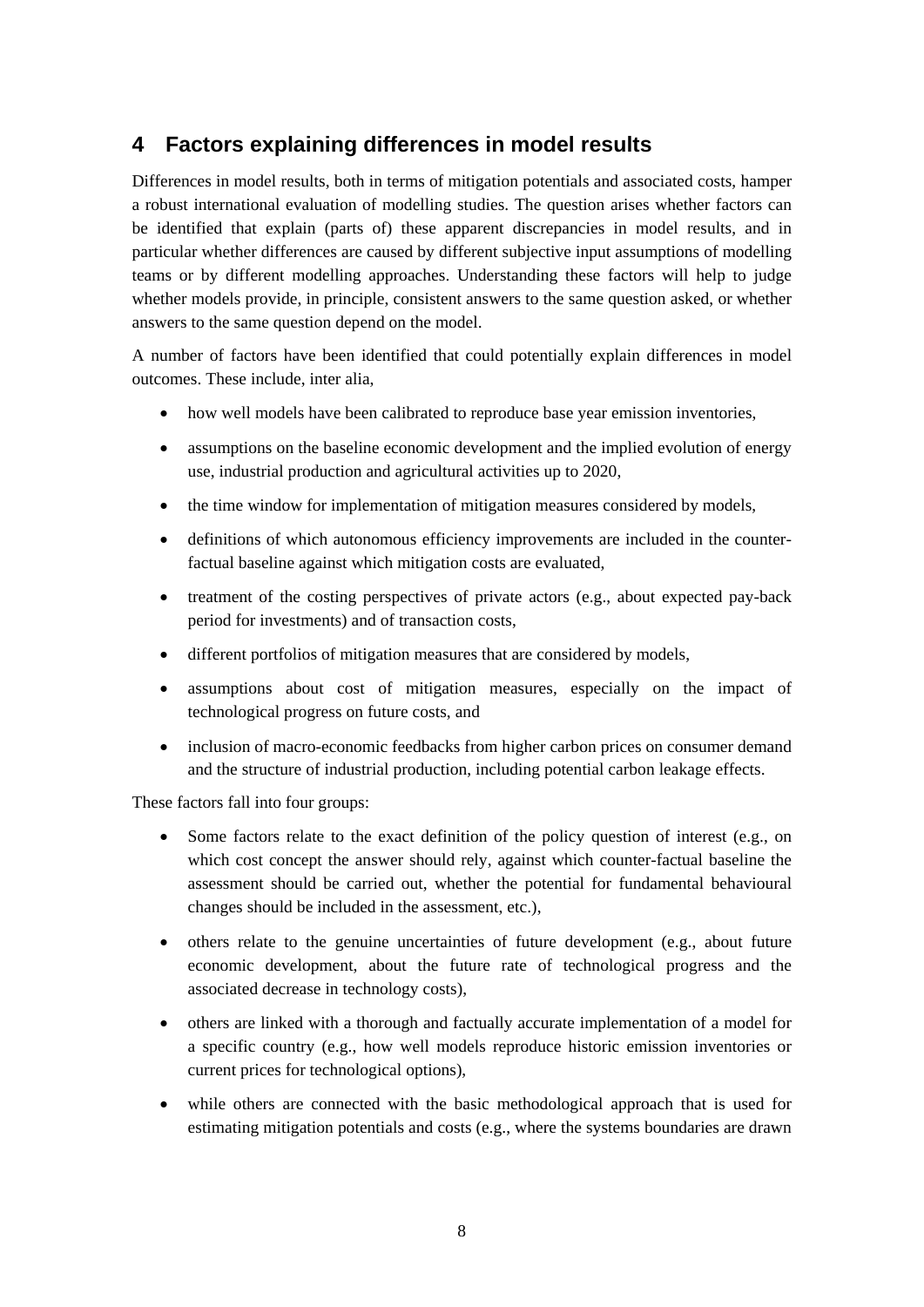for the assessment, for instance whether macro-economic feedbacks and adjustments are included in the analysis).

The following sections explore how these factors contribute to observed differences in model results. The analysis is carried out for the aggregate of Annex I countries.

### **4.1 Model calibration to base year emission inventories**

Model estimates of future emissions and mitigation potentials could differ if models start from different base year emission inventories. Thus, sectoral emission estimates of all models for the year 2005 were compared to the data held in the inventory of UNFCCC (Figure 4.1). For total Annex I emissions, the differences between estimated and reported total emissions for the year 2005 range within a few percentage points for most models. Larger differences, however, are observed for the IMAGE (+18%) model as well as for the GTEM model that includes LULUCF emissions. Sectoral estimates show larger variations for some countries, potentially due to different sectoral accounting for some sources (e.g., for electricity production in industry). For instance, the McKinsey model allocates all emissions from the power sector to the end use sector where electricity is consumed, and the IMAGE and GTEM model did not provide data on a sectoral level.

In conclusion, most models show rather good agreement between their estimated base year emissions and the emission inventories reported by countries to UNFCCC. Existing disagreements of sectoral estimates are mainly caused by different sector definitions of some models.

Nevertheless, especially for models with larger variations in base year emission inventories, the robustness of calculations is likely to be higher if results are considered in relative terms, i.e., if future emissions and mitigation potentials are related to the 2005 inventory as calculated by each model. Thereby, the importance of biases in base year inventories would be diminished.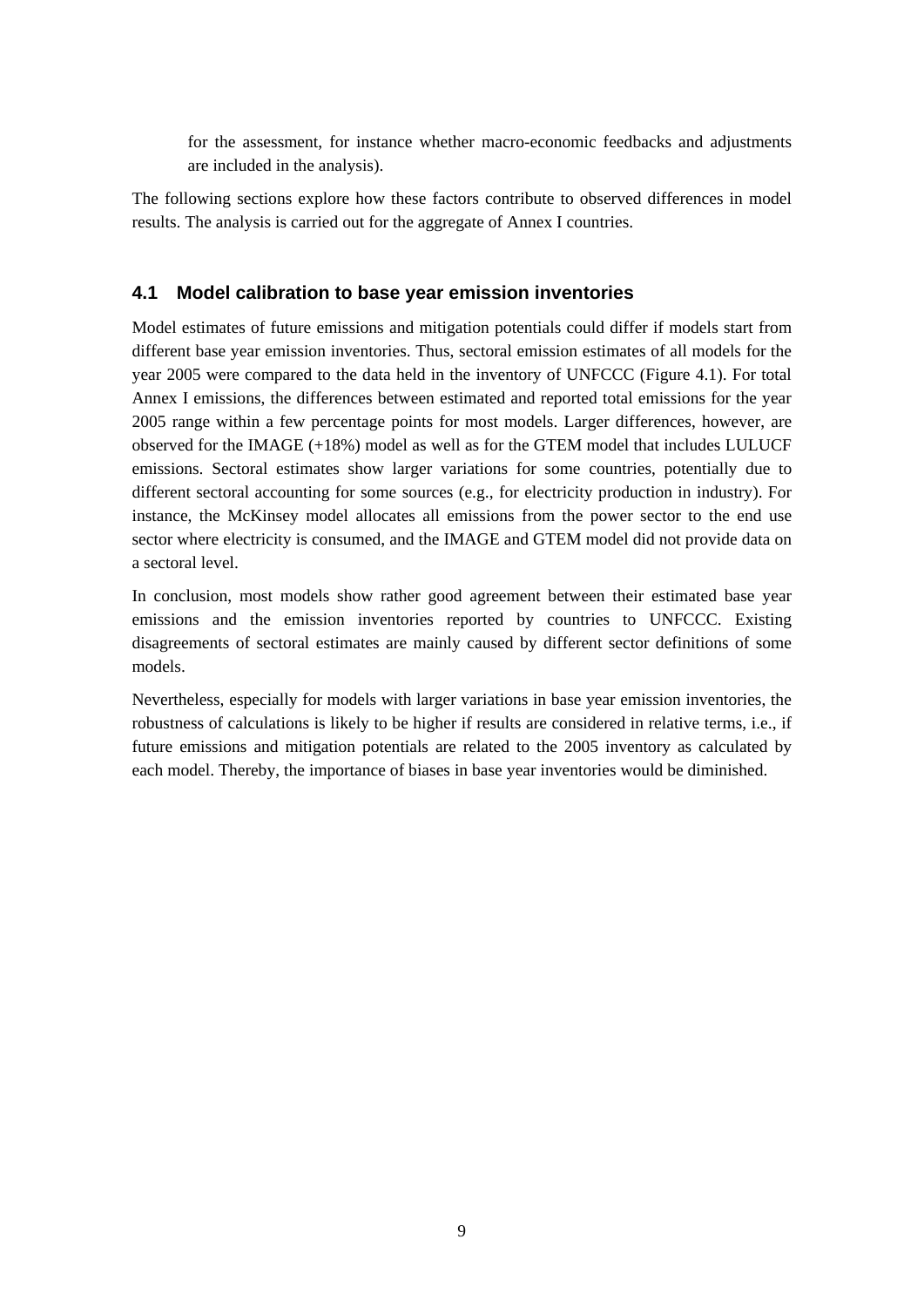

■ Power sector ■Industry □ Transport ■ Buildings □ Agriculture ■ Others

**Figure 4.1: Sectoral GHG emissions in 2005, UNFCCC inventory compared against model estimates. Note that (i) the GTEM model includes LULUCF emissions and covers the entire former Soviet Union under Russia; (ii) IMAGE and OECD calculations for Australia include emissions from New Zealand.** 

#### **4.2 Assumptions on economic development and other driving forces**

The assumed future development of emission generating activities has a critical impact on costs for achieving a given GHG emission level in the future. Activity levels are driven by a wide range of factors, such as population growth, the general economic development, energy and agricultural policies and technological progress. The evolution of many of these driving forces is difficult to predict with certainty, as the past has shown that surprises occur frequently. Thus, models need to adopt assumptions on these driving forces as an input to their calculations of future mitigation potentials and costs. While such assumptions can be based on more or less elaborated quantitative frameworks, a variety of different opinions prevails and each estimate is associated with considerable uncertainties.

A comparison of assumed economic development reveals significant variations across models. For total Annex I, the assumed increase in GDP ranges from 20% to 45% between 2005 and 2020, corresponding to average annual growth rates between 1.1% and 2.5%/year. However, such a comparison is hampered by the fact that some models express GDP in terms of purchasing power parity (PPP), while other models use the market exchange rates (MER) concept for quantifying GDP. An implied change of PPP over time could explain some of the variation. It is noteworthy that most of the model calculations employ activity projections that have been developed before the current economic crisis (Figure 4.2).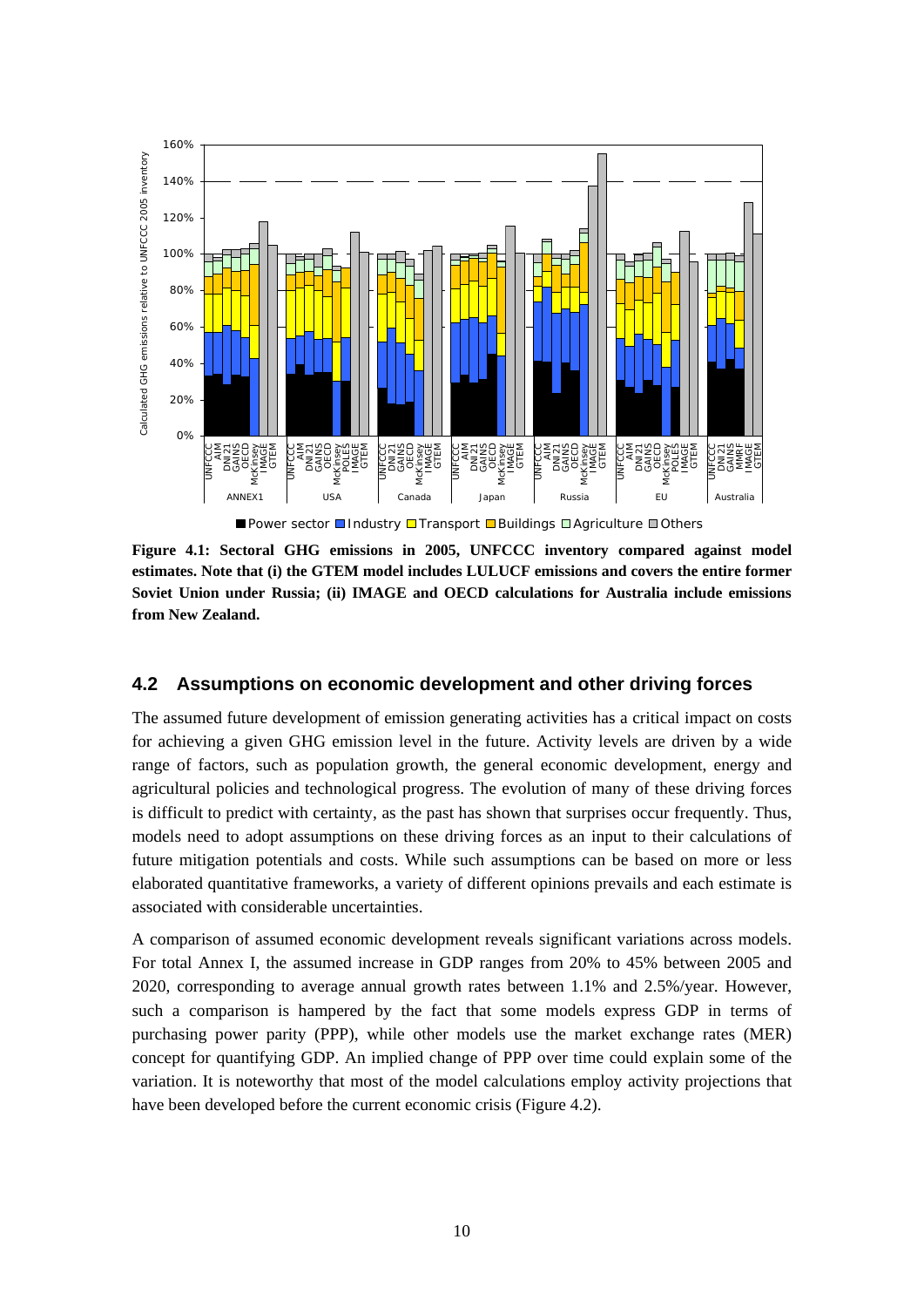

**Figure 4.2: Development of GDP assumed by the models for total Annex I (relative to 2005)** 

Differences in GDP projections also prevail for individual Annex I countries (Figure 4.3). Particularly large variation occurs for Russia, where assumptions for 2020 range from a 45% increase to a 110% growth compared to 2005, and for the EU, where growth assumptions differ by a factor of four.

As GDP is an important factor determining future levels of emission generating activities, the revealed differences in assumptions for 2020 will have profound impacts on the resulting estimates of mitigation potentials and costs.

Different assumptions on overall economic development also imply different quantifications of the future composition and the levels of emission generating activities to which mitigation measures can be applied. These factors have direct impact on the starting points and shapes of mitigation cost curves, as they determine baseline emission levels and the potential for mitigation measures.

As for this model intercomparison most participating models provided only estimates for a single baseline projection, the GAINS model has been used to illustrate the implications of different baseline assumptions. This sensitivity analysis has been carried out for the IEA World Energy Outlooks published in 2007 and 2008 (IEA, 2007; IEA, 2008).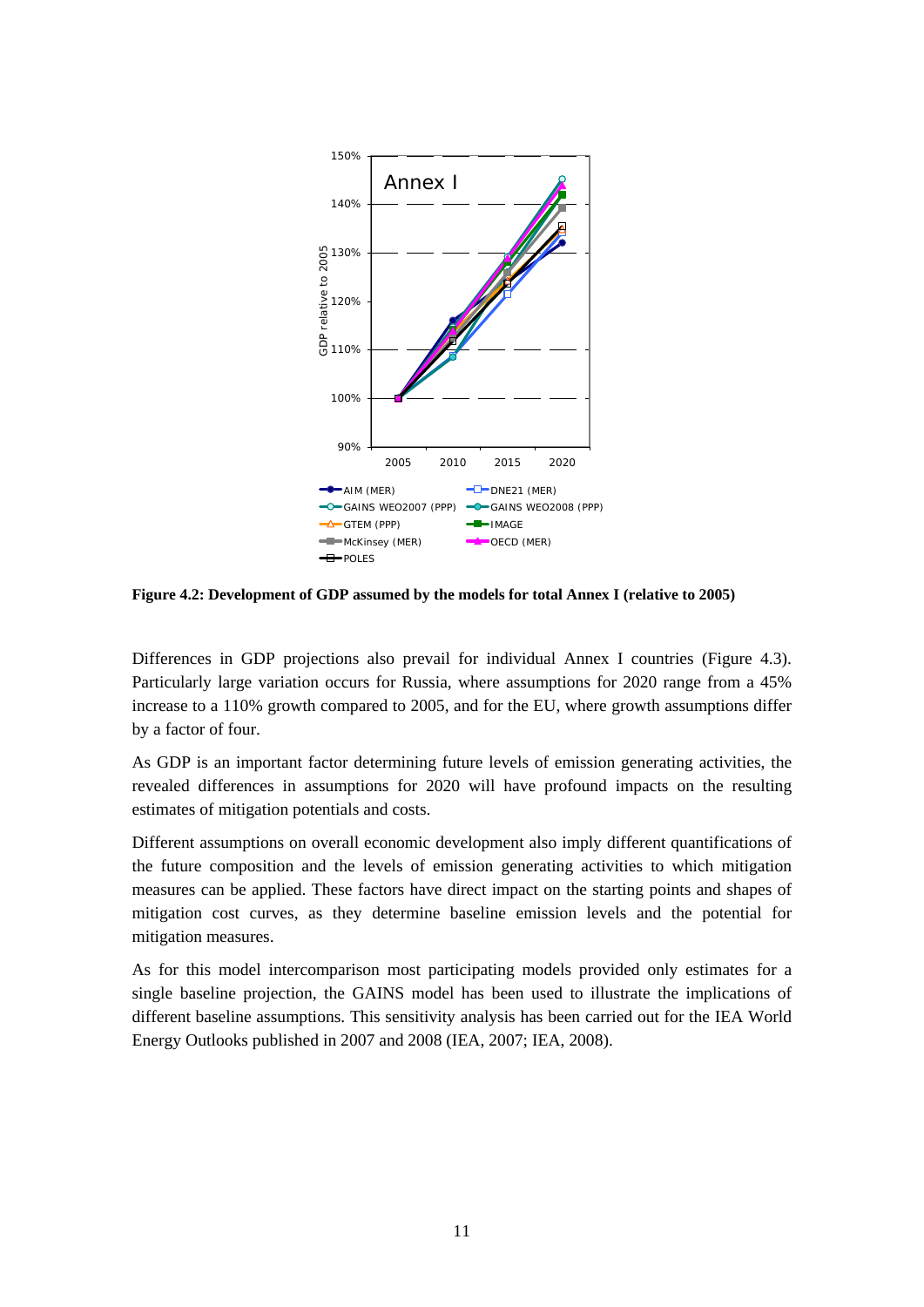

**Figure 4.3: GDP development assumed by the models for key countries, relative to 2005**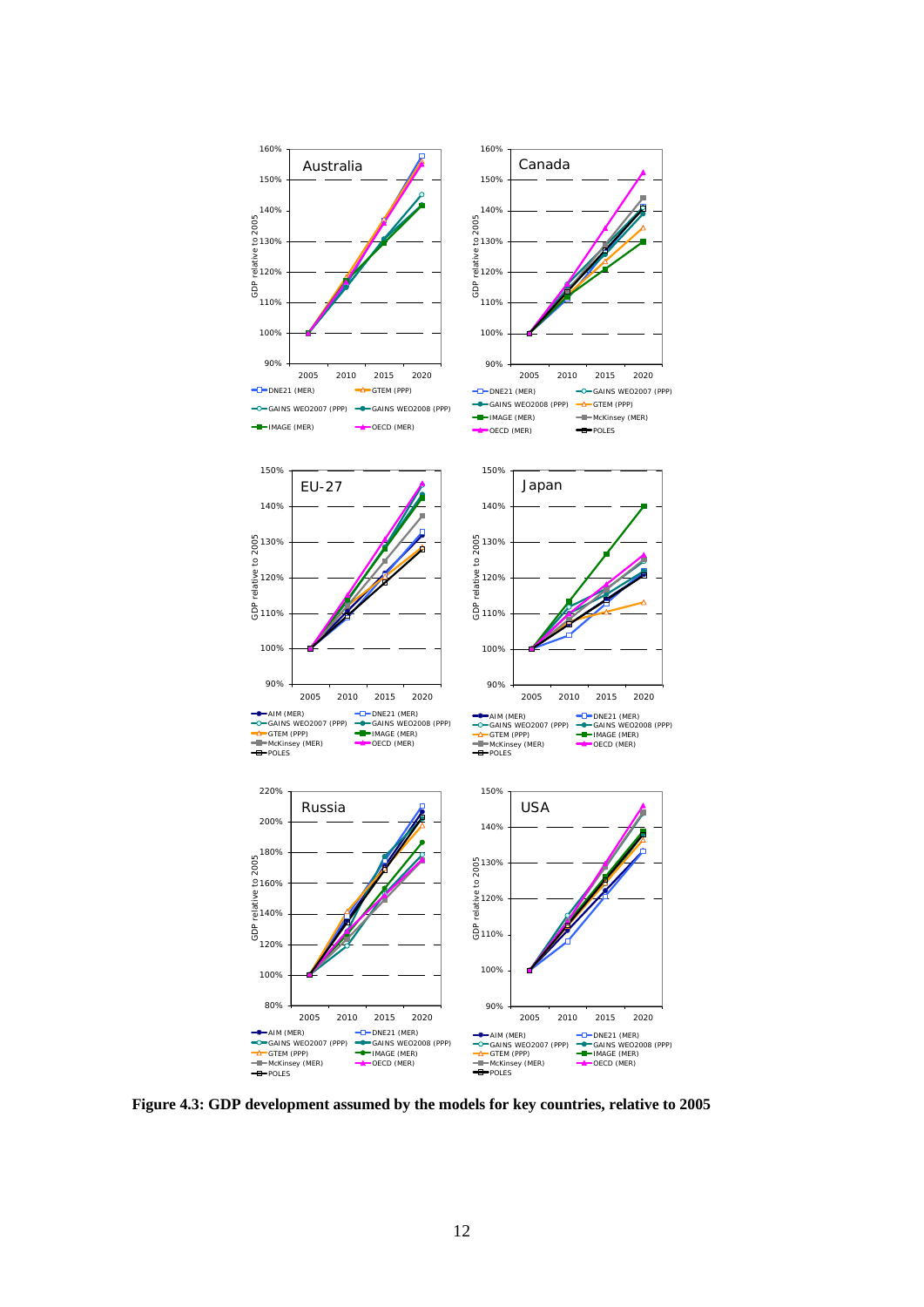These IEA World Energy Outlooks assume, inter alia, different oil price developments and explore their impacts on the economy in general and on energy use in particular. The 2007 World Energy Outlook projects, for an assumed oil price of 46 US-\$/barrel in 2020, a GDP growth in total Annex I of 44 %. The 2008 World Energy outlook explored the implications of an oil price of 83 US-\$/barrel, suggesting GDP to increase by 42% relative to 2005.

The different structures in energy consumption of these two projections have profound impacts on baseline greenhouse gas emissions and the associated mitigation potentials and costs. Keeping all other factors equal, the GAINS model computes for the higher energy 2007 projection an increase in baseline GHG emissions of 11% in the Annex I countries compared to 2005. For the lower 2008 energy projection GAINS calculates an increase in baseline emissions of six percent.

Different assumptions on baseline activity rates result not only in different starting points; mitigation potentials and shapes of cost curves are different too, inter alia due to different mitigation potentials associated with different coal use projections. Figure 4.4 compares two mitigation cost curves computed with the GAINS model for the activity projections of the IEA World Energy Outlooks published in 2007 and 2008. While the cost curves show similar mitigation potentials up to a carbon price of about 20  $\frac{1}{2}$  CO<sub>2</sub>, the cost curve for the 2007 projection, which relates to a higher level of coal consumption, sees more mitigation potentials between 20 to 30  $f$  CO<sub>2</sub> (mitigation measures in coal power plants). The mitigation potential above 50  $\frac{1}{2}$  to  $\frac{1}{2}$  is larger in the 2008 projection. Overall, the cost curve starting from a higher baseline level (i.e., the 2007 curve) sees a slightly higher mitigation potential that the curve computed for a lower energy projection.



**Figure 4.4: Marginal mitigation cost curves computed with the GAINS model for the activity projections of the IEA World Energy Outlooks published in 2007 and 2007**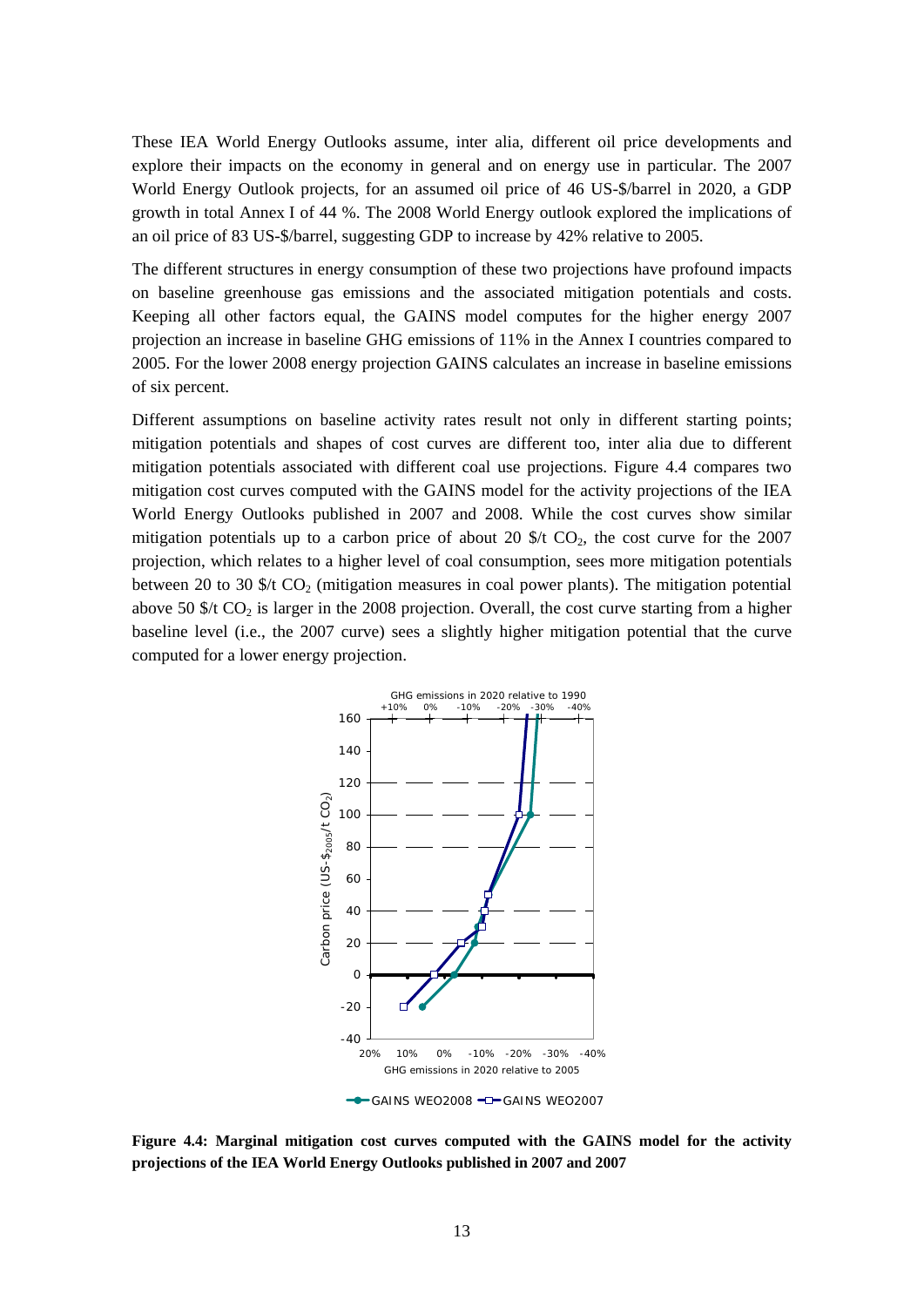#### **4.3 Measures assumed in the baseline development**

Estimates of future mitigation potentials and costs are also influenced by the definition of the portfolio of measures that is considered for mitigation. A critical aspect here relates to the definition of the baseline, i.e., which measures are considered to occur autonomously and are thus included in the baseline of a model, and which measures are part of the portfolio of additional measures. This is particularly important for autonomous energy efficiency improvements, which have been shown for the past to occur to some extent autonomously as a consequence of technological progress. Nevertheless, models apply different concepts for allocating future efficiency improvements:

- Some models (e.g., AIM) adopt a 'frozen technology' concept for their baseline projection. These models assume that without further intervention the historically observed rates in energy efficiency improvements would stop. All future improvements are accounted as the consequence of dedicated actions to reduce greenhouse gas emissions.
- In contrast, other models (such as the GAINS and the OECD models, which rely on the energy projections of the IEA World Energy Outlook) assume in their baseline a continuation of the historically observed trends in autonomous energy efficiency improvement, and consider only additional measures that would accelerate this autonomous trend for mitigation.
- Other models adopt for their baseline projection definitions between these two prototypical concepts. For instance, the DNE-21+, POLES and IMAGE models include all measures that result in cost savings over their lifetime in the baseline, and consider only measures with positive carbon prices in their mitigation portfolio.
- A similar concept is also used by computable general equilibrium models, where the baseline includes all measures that are adopted in an equilibrium solution without a carbon constraint.

These differences in baseline definitions lead to a considerable spread in energy and greenhouse gas intensity improvements implied in the baseline projections of the various models. For 2020, autonomous improvements in GHG intensities range from 12% to 26% compared to 2005 (Figure 4.5). It is interesting to note that there occurs a general pattern in the sense that models that assume lower GDP growth also imply lower GHG intensity improvements in their baseline, and vice versa.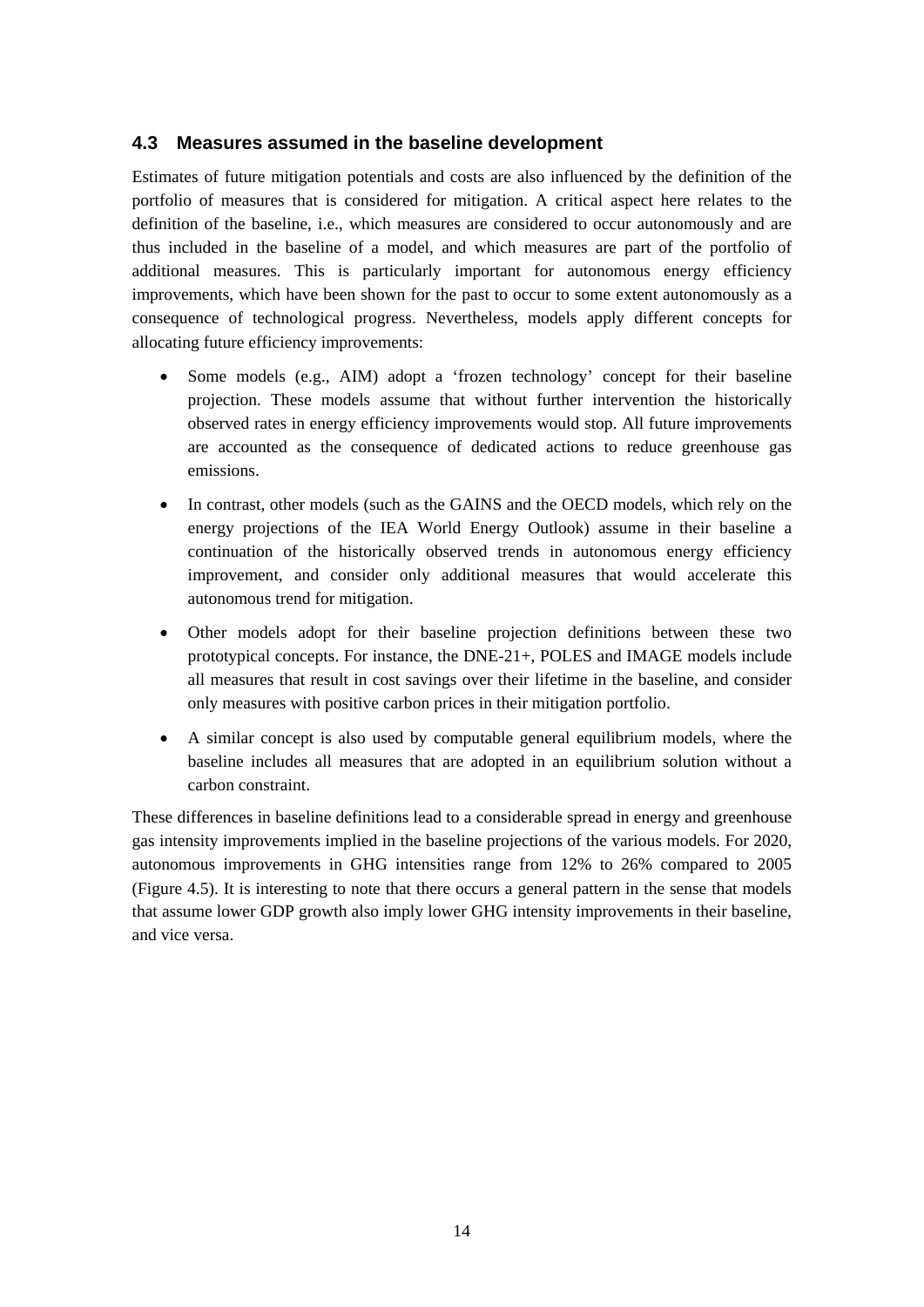

**Figure 4.5: Change in GHG intensities of the baseline projections versus assumed GDP growth in 2020 (for total Annex I)** 

#### **4.4 Baseline emission projections**

The baseline emission projections (without additional climate measures) serve as starting points for model calculations of mitigation potentials and costs. Obviously, baseline projections are critically influenced determined by future activity levels, which emerge as a result of assumed economic growth and the choice of measures that are included in the baseline.

As models take different assumptions on economic growth and employ different concepts for the inclusion of measures in their baseline, resulting baseline emissions are rather different. For 2020, baseline emission projections of the participating models range from a 6% to a 16% increase relative to emissions calculated for 2005 (Figure 4.6).

Obviously, different starting points for mitigation measures result in different marginal mitigation cost curves. Figure 4.7 adjust the cost curves of the participating models for these different starting points by plotting curves against the respective baseline emission levels. Thereby the graph illustrates the mitigation potentials that are estimated by the different models, ignoring the fact that models start from different baseline emissions.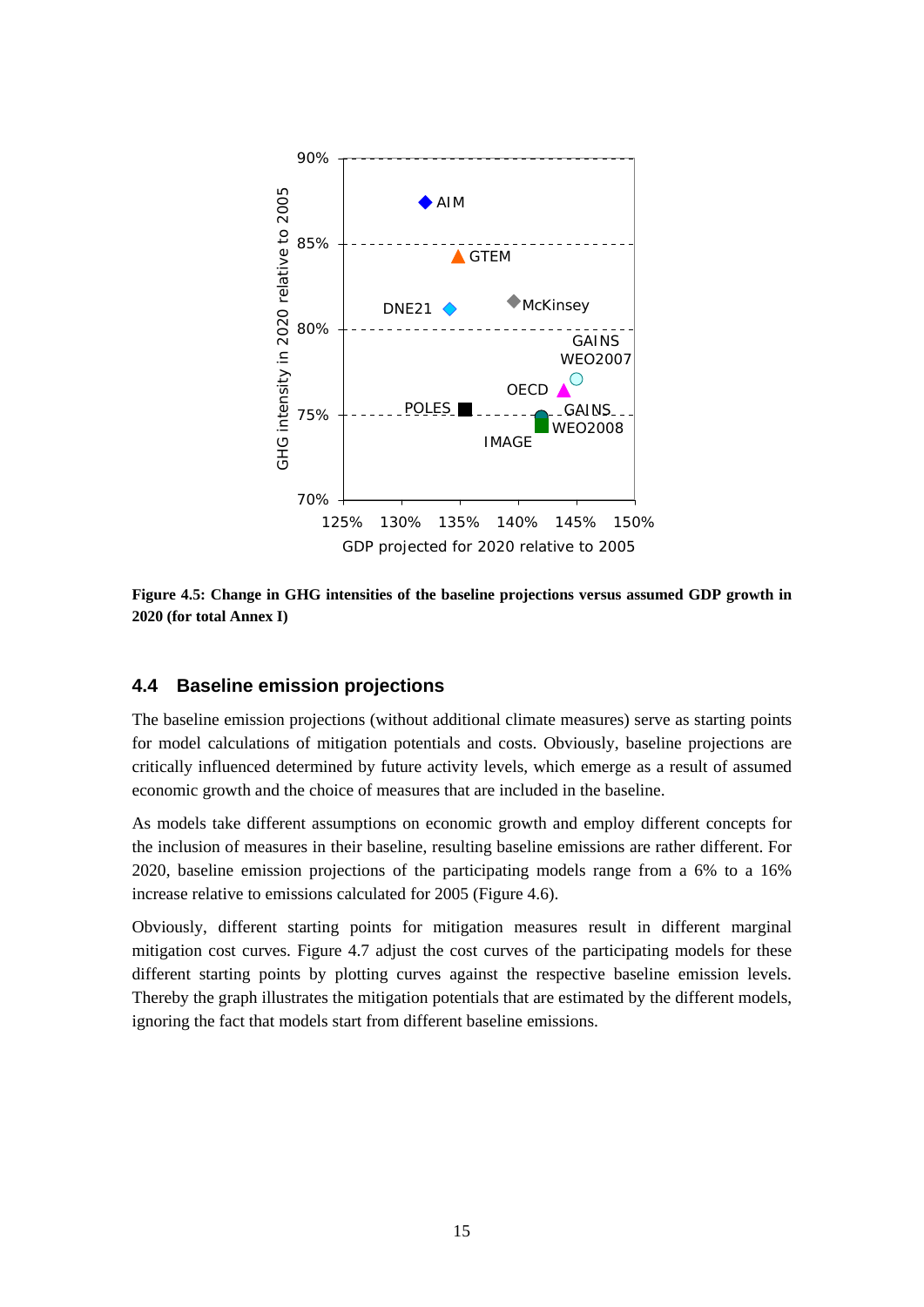

**Figure 4.6: Baseline projections of GHG emissions for total Annex I for 2020, relative to UNFCCC inventory for 2005 (left panel) and the emissions calculated by each model for 2005 (right panel). Note that the values for 2015 have been interpolated from the data provided by modelling teams.** 



**Figure 4.7: Marginal mitigation cost curves for 2020 plotted relative to the baseline emission projection for total Annex I**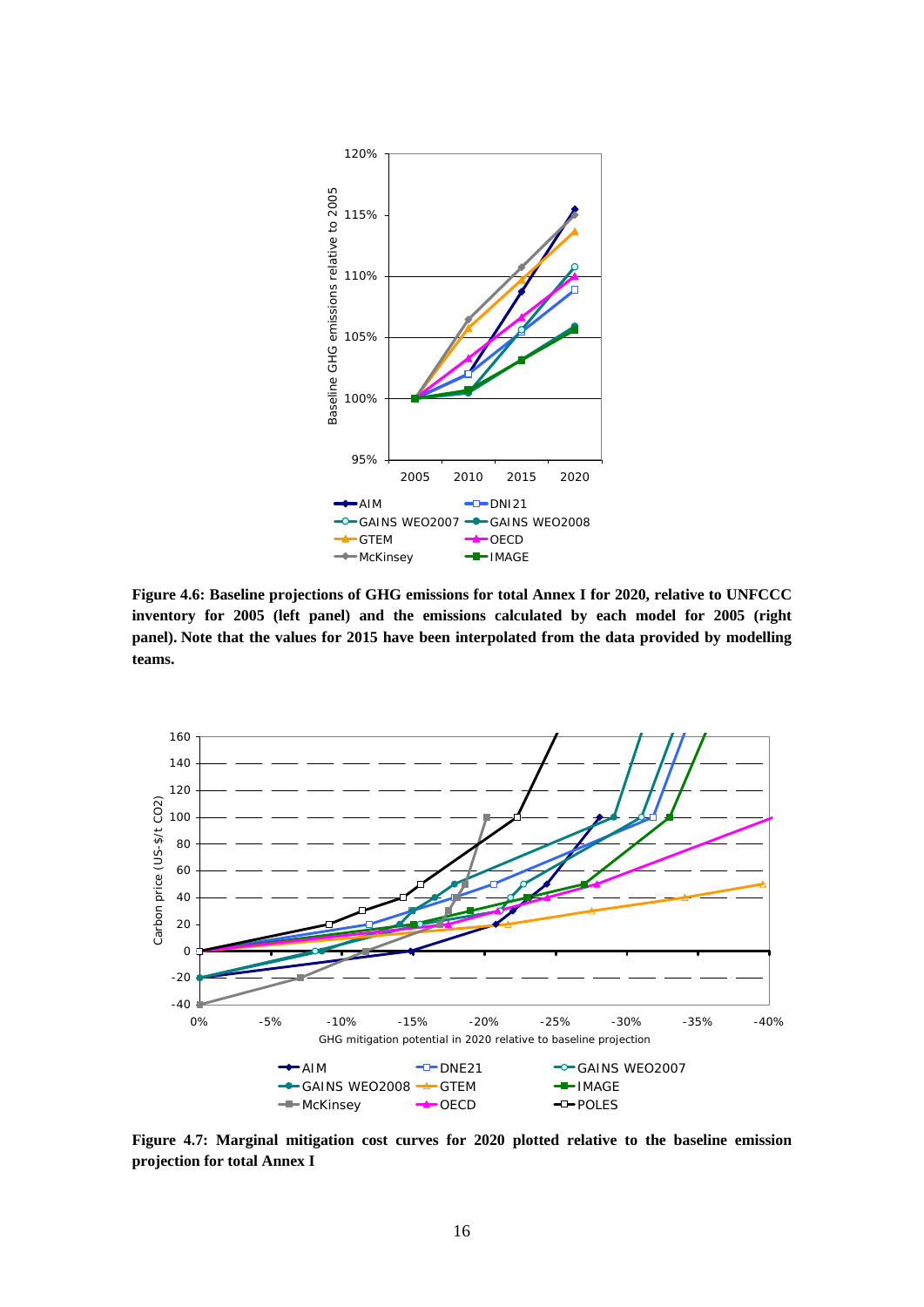Such a comparison reveals a rather wide spread in estimated mitigation costs (i.e., the slopes of the curves) and mitigation potentials (i.e., the range they span on the x-axis for a given carbon price). For instance, for a carbon price of 40 US- $\frac{1}{2}$  CO<sub>2</sub>, models suggest a mitigation potential ranging from 13% below baseline (in case of the POLES model) up to 32% below baseline (for the GTEM model).

The following sections explore to what extent different factors can explain the observed differences in mitigation potentials and costs.

#### **4.5 Time window for implementation of mitigation measures**

Another factor that determines the mitigation potential that can be realized by a given point in time relates to the assumed time window during which mitigation measures can be implemented. As annual penetration rates are limited (as most models assume), the time window has immediate impact on the achievable penetration of mitigation measures. It also affects the potential for cheaper re-investments that can be implemented at new plants in the course of the natural turnover of existing equipment, compared to retrofit measures that are usually more expensive. In CGE models, the time window also connects to short- and long-term elasticities that are used to describe changes in consumer demand and structural adaptations.

The participating models apply rather different time windows for their analysis in 2020, ranging from a 20-year period (2000-2020) in case of the IMAGE model to a seven-year period (2013- 2020) for the OECD and GTEM models. Thereby, periods considered for implementation of mitigation measures vary by up to a factor of three (Figure 4.8).



**Figure 4.8: Time windows assumed for implementation of mitigation measures used by the various models**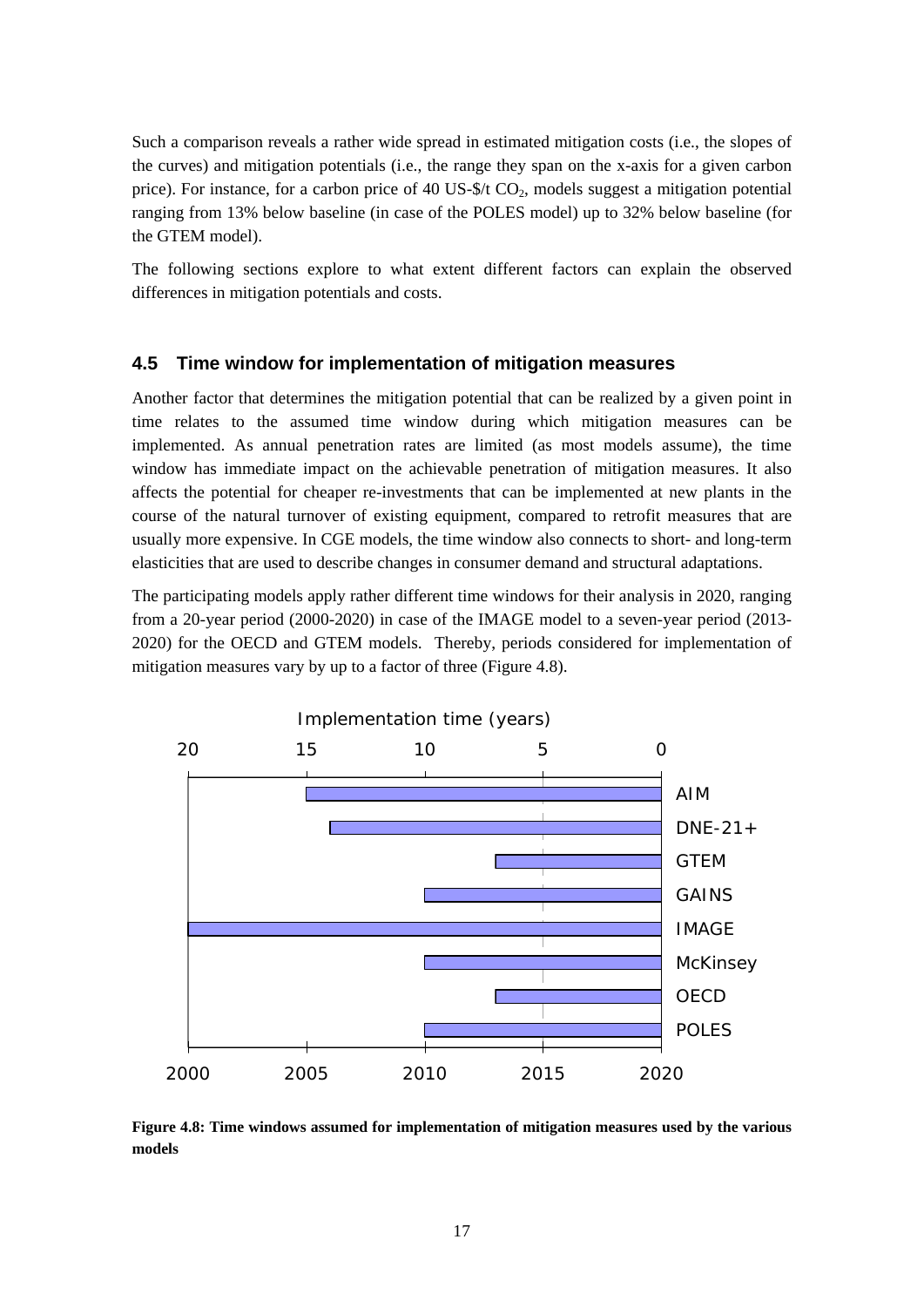As - at the time of writing this report – measures can realistically only start in 2010 at the earliest, an attempt has been made to adjust the mitigation potentials estimated by different models for 2020 to a common time window of 10 years. Since it was not possible to collect a full set of revised model runs from all models, a rough procedure has been developed to obtain indicative results for the various models. For bottom-up models, which consider constraints on penetration rates and the natural turnover of the existing capital stock, the procedure applies a linear scaling of the mitigation potentials proportional to the assumed 10-year time frame relative to the originally assumed length of the mitigation window. (Bottom-up models participating in this exercise employ an implementation window of 10-20 years). Obviously, such a rough adjustment can only be seen as a first-order estimate as it does not accurately reflect temporal dynamics in the replacement of existing capital stock. No adjustment has been applied to the results of computable general equilibrium models, as such models describe the response of the economic actors to increased carbon prices through price elasticities, which inherently include restricted implementation rates.



**Figure 4.9: Mitigation cost curves (relative to baseline emission levels) adjusted to an implementation time window of 10 years, for total Annex I in 2020** 

With these adjustments for implementation time, marginal cost curves cluster into two groups:

The cost curves produced by bottom-up models (the bluish lines in Figure 4.9) similar mitigation potentials for medium carbon prices (e.g., -12% to -22% below baseline for a carbon price of 50 US- $$/t$  CO<sub>2</sub>) and exhibit a similar shape. Thus, differences in assumed time windows explain much of the observed differences in mitigation potentials estimated by bottom-up models.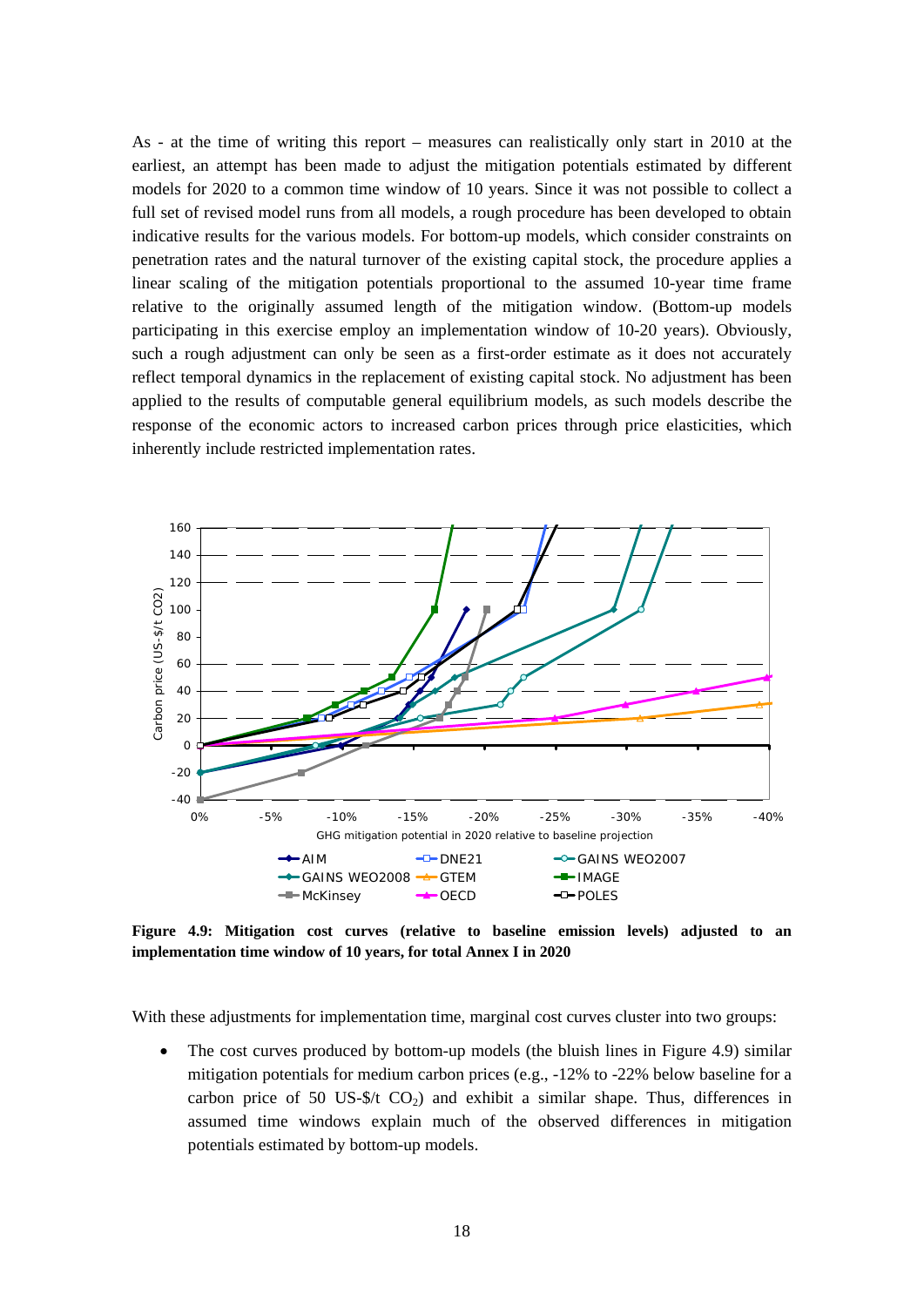• The general equilibrium models (the reddish lines in Figure 4.9) consistently suggest substantially larger mitigation potentials (up to -40% below baseline projection) for typically only half of the costs of the bottom-up models.

The analysis highlights that the time window considered for mitigation measures is an important factor for interpreting model estimates of mitigation potentials and costs, in particular for bottom-up models. As current calculations employ rather different (and partly unrealistic) assumptions about the starting time of mitigation measures, care must be taken to derive correct conclusions for mitigation paths to 2020. The analysis also emphasizes the importance of the available implementation time for the achievability and costs of emission reduction targets – each delay will reduce the mitigation potential and/or increase costs.

## **4.6 Model approaches**

Figure 4.9 reveals systematic and substantial differences obtained from technology-based bottom-up and general equilibrium top-down models. As mentioned above, general equilibrium models suggest substantially larger mitigation potentials for typically only half of the costs of the bottom-up models.

General equilibrium models consider, in addition to direct GHG mitigation measures, demand adjustments to changed prices, the diversion of resources to mitigation purposes away from other productive uses, changes in trade-balances (e.g., due to less fossil fuel imports), and potential transfers of production to countries without constraints on greenhouse gas emissions (carbon leakage). In contrast, bottom-up models employ a rather narrow system boundary for their calculations with a focus on technical mitigation measures and typically keep volumes and structure of demand fixed.

The analysis suggests that such feedbacks can substantially increase the potential for GHG mitigation in Annex I countries. As costs calculated by the participating CGE models (GTEM, OECD) are systematically and significantly lower than the estimates of the bottom-up models, such feedbacks could compensate for a substantial fraction of the (positive) direct mitigation costs.

While uncertainties associated with the quantification of changes in consumer demand and economic structures cannot be quantified from the data available for this model comparison, these different responses of the two model types constitute a central finding of the analysis. It highlights the potential importance of measures that achieve demand adjustments through structural or behavioural changes, both for the mitigation potential and for the costs for reducing greenhouse gas emissions.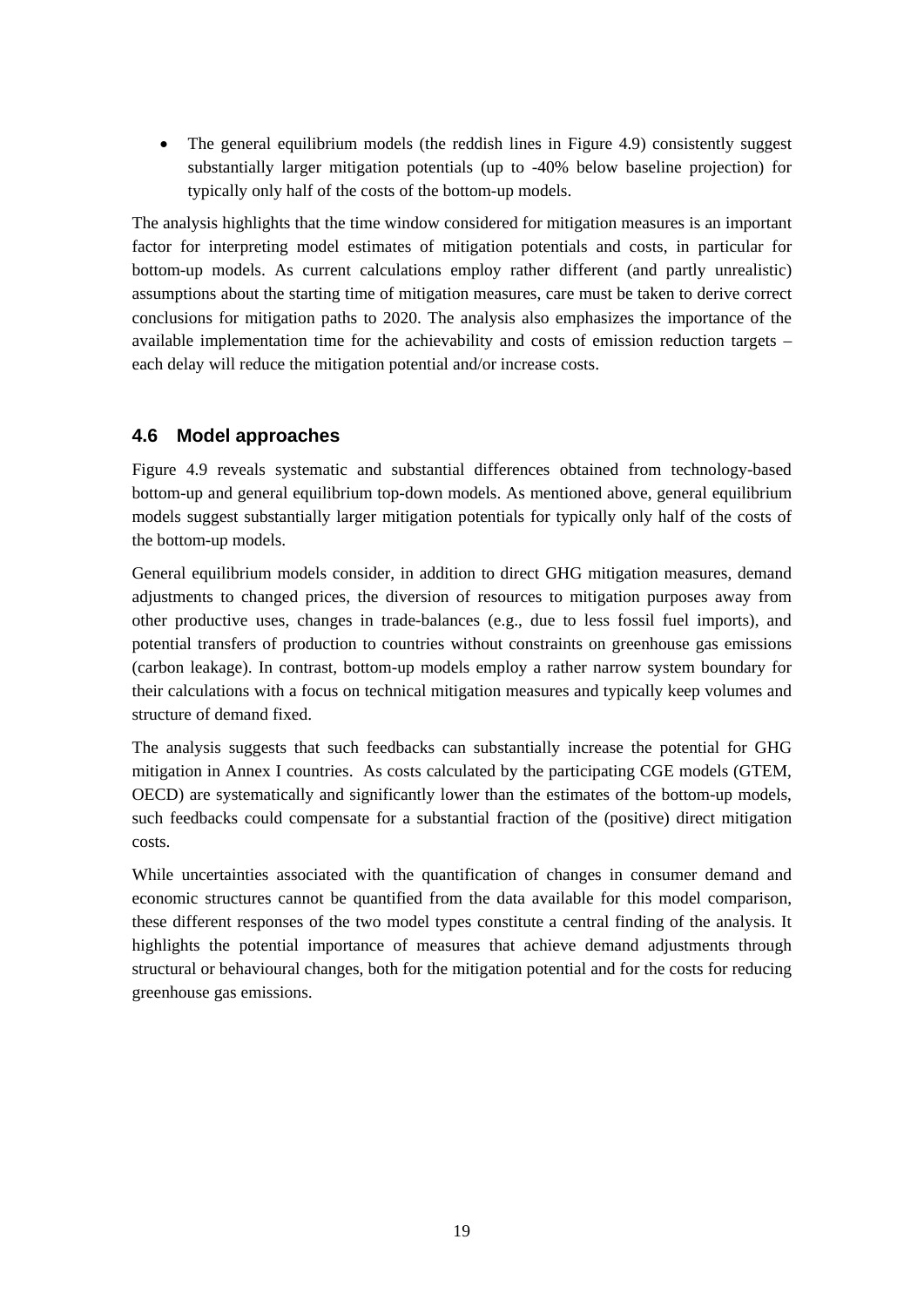## **4.7 Cost concepts**

While Figure 4.9 indicates the importance of different modelling approaches for estimated mitigation potentials, it does not entirely resolve discrepancies in cost estimates of bottom-up models. A closer inspection of the costing concepts of bottom-up models reveals substantial differences in the approaches adopted by the participating models:

- Most models use a private investor's perspective for quantifying national mitigation costs, while some (e.g., McKinsey) adopt a social planner's perspective that aims at maximizing social welfare.
- Not all models (e.g., McKinsey) include transaction costs in their calculations, i.e., nontechnical costs that are necessary to overcome institutional or technical implementation barriers.

## *4.7.1 Social planner's versus private investor's perspectives*

Models can quantify costs from a social planner's or from a private investor's perspective. A *social planner's perspective* would quantify costs of resources that are diverted from other productive use in the economy for the purposes of greenhouse gas mitigation. Resource costs include investments and operating costs, as well as costs (or savings) from modified fuel and material input. Profits that occur to individual actors and transfer payments such as taxes and subsidies are excluded as they do not reflect actual resource use of a society. Costs are accounted over the full life cycle, i.e., pay-back periods for investments cover the full technical lifetime, and savings are accounted over the full period a plant is in operation. A social discount rate that reflects the long-term productivity of capital (i.e., typically 2% to 4%/year) is employed.

In contrast, a *private perspective* would quantify costs as they are seen by private actors and include, in addition to the direct mitigation costs, profits, taxes and subsidies. In particular, such a perspective applies short pay-back periods that reflect profit expectations of private actors (often much shorter than the technical lifetime of an investment) and uses market interest rates for quantifying the cost of capital. Savings that occur during the technical lifetime after the payback period are accounted as profits.

These two perspectives can lead to very different results for measures that require high up-front investments and/or lead to energy savings over their full technical lifetime. For instance, insulating a house with high initial investments but long-term energy cost savings appears very cost effective under a social planner's perspective, while it can be "expensive" from the perspective of a private actor. To illustrate how different costing perspectives affect resulting cost estimates, Figure 4.10 compares marginal mitigation cost curves for total Annex I estimated by the GAINS model based on the private investor's perspective (with short pay-back periods) and the social planner's perspective (using a long pay-back period).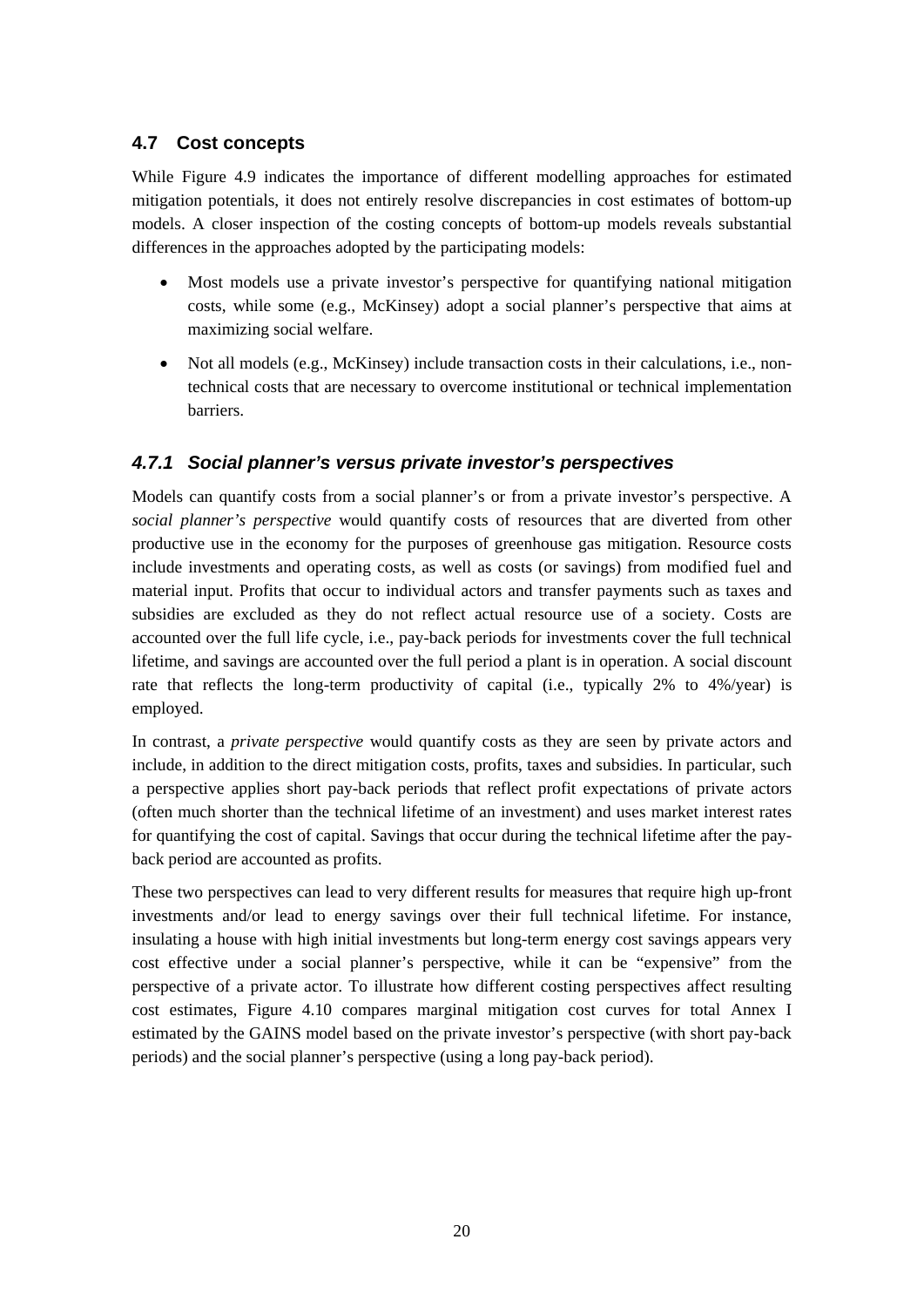

GHG emission relative to 1990

#### **Figure 4.10: Comparison of marginal mitigation cost curves with short (private perspective) and long (social planner's perspective) pay-back periods, curves derived with the GAINS model for total Annex I in 2020**

The economic literature argues for a social planner's perspective as the appropriate basis for long-term policy decisions. In contrast, e.g., for simulating the behaviour of individual actors, the private investor's perspective will be more relevant (e.g., to determine the carbon price resulting from trading among private enterprises).

#### *4.7.2 Transaction costs*

Many mitigation measures involve *transaction costs* in addition to the direct investments and operating costs. Such transaction costs include costs for conveying necessary technical information to investors and for overcoming technical and institutional implementation barriers (e.g., for resolving the 'principal agents' problem, when benefits of a measure do not occur to the investor but to other persons). Such transaction costs are notoriously difficult to quantify.

All participating bottom-up models with the exception of the McKinsey model include estimates of transaction costs.

#### *4.7.3 Treatment of measures with negative costs*

Irrespective of the applied concept, calculated costs of some mitigation measures turn out to be negative, i.e., they result in cost savings over the full life cycle. (This is the case, e.g., when the savings from fuel efficiency improvements accumulated and discounted over the technical lifetime are higher than the initial investments). In such cases the participating bottom-up models apply different approaches:

• Some models (e.g., DNE21+) subsume (per definition) measures with negative costs in their (cost-optimal) baseline, and consider only measures with positive costs in the portfolio that is available for additional mitigation. This leads to the situation that marginal cost curves start at zero costs.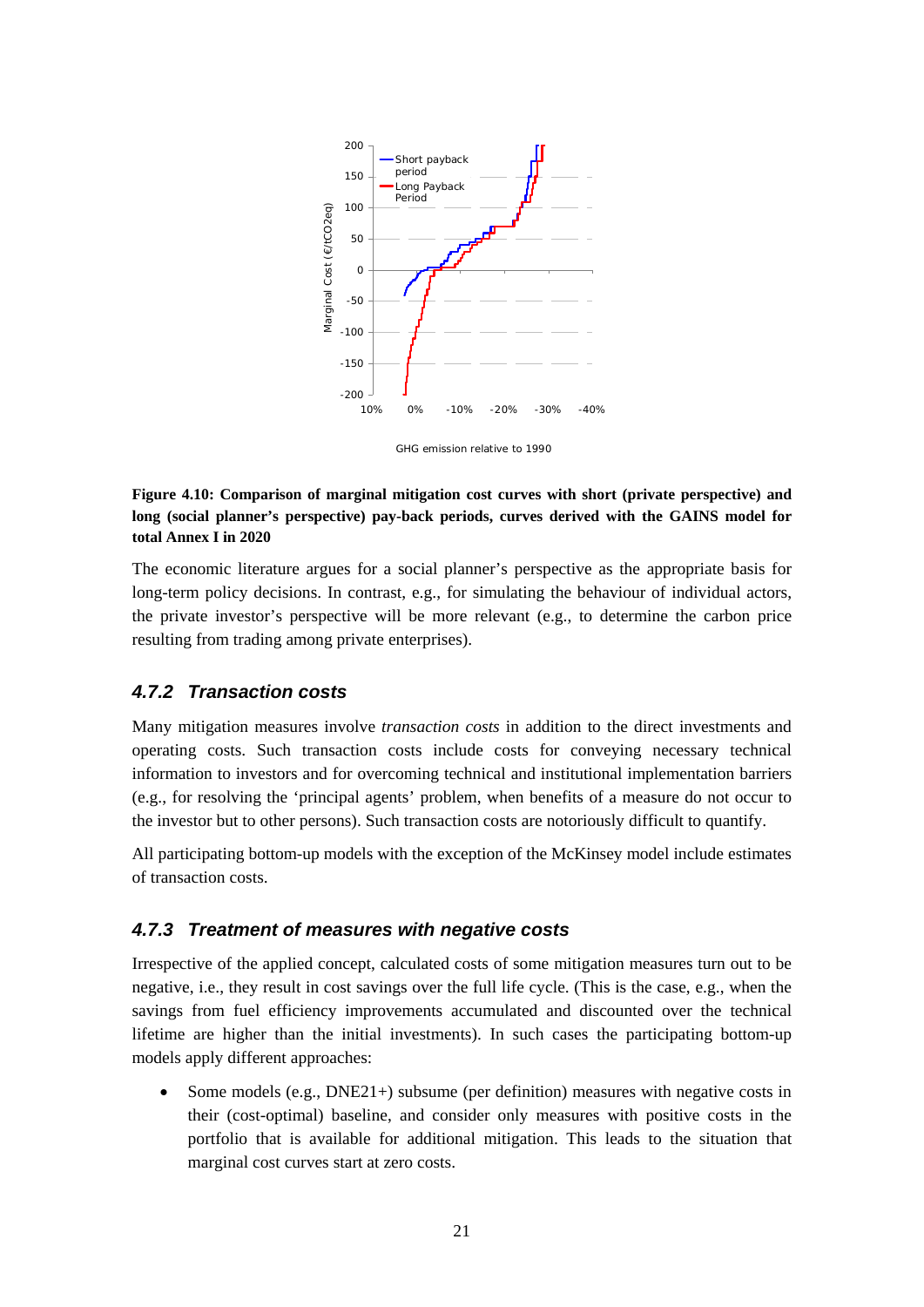- Other models (e.g., IMAGE, POLES) calibrate costs of mitigation measures in such a way that the baseline simulation reproduces observed behaviour. This is achieved through specifying "hidden" (or transaction) costs that explain why consumers do not exploit this so-called no-cost energy saving potential (see below). As a consequence, marginal cost curves produced by these models contain only positive costs.
- Other bottom-up models (AIM, GAINS, McKinsey) do not calibrate transaction costs in such a way, so that their baseline projection is not necessarily cost-effective. As a consequence, measures for which negative costs are calculated, but which are not adopted by consumers for other reasons, will be still available for mitigation of greenhouse gas emissions. The AIM model defines its baseline as a 'frozen technology' case, while the GAINS and McKinsey models assume for their baseline a continuation of the historically observed trend in autonomous efficiency improvement. Thus the AIM model has all measures for which negative costs are calculated available for further mitigation, while GAINS and McKinsey assume that some of these measures are taken autonomously and thus included in the baseline. Only the remaining measures that would lead to higher than historically observed rates of efficiency improvements are considered in the mitigation portfolio. As a consequence, marginal cost curves calculated with these models start with negative marginal costs.

These different cost accounting schemes explain much of the differences in the marginal mitigation cost curve shown in Figure 4.7. After adjustments for implementation periods, models with the same cost concepts produce very similar results (e.g., the three CGE models in Figure 4.11, right panel, and the bottom-up models that do not consider negative cost measures - Figure 4.12, left panel). Differences between the results of the three bottom-up models with negative costs (i.e., AIM, GAINS, McKinsey) are explained by the facts

- that the McKinsey model uses a social planner's perspective and ignores transaction costs, while the other two models employ a private investor's perspective with transaction costs (correction for these factors would shift the McKinsey cost curve up), and
- that the AIM model starts from a 'frozen technology' baseline and includes (negative cost) measures in the mitigation portfolio, while the other two models consider some of these measures as autonomous technological change in their baseline (adjustment for this difference in baseline definition would shift the AIM cost curve to the left).

With such adjustments also the three cost curves of the AIM, GAINS and McKinsey models would show close agreement, and converge to the curves of the three other bottom-up models.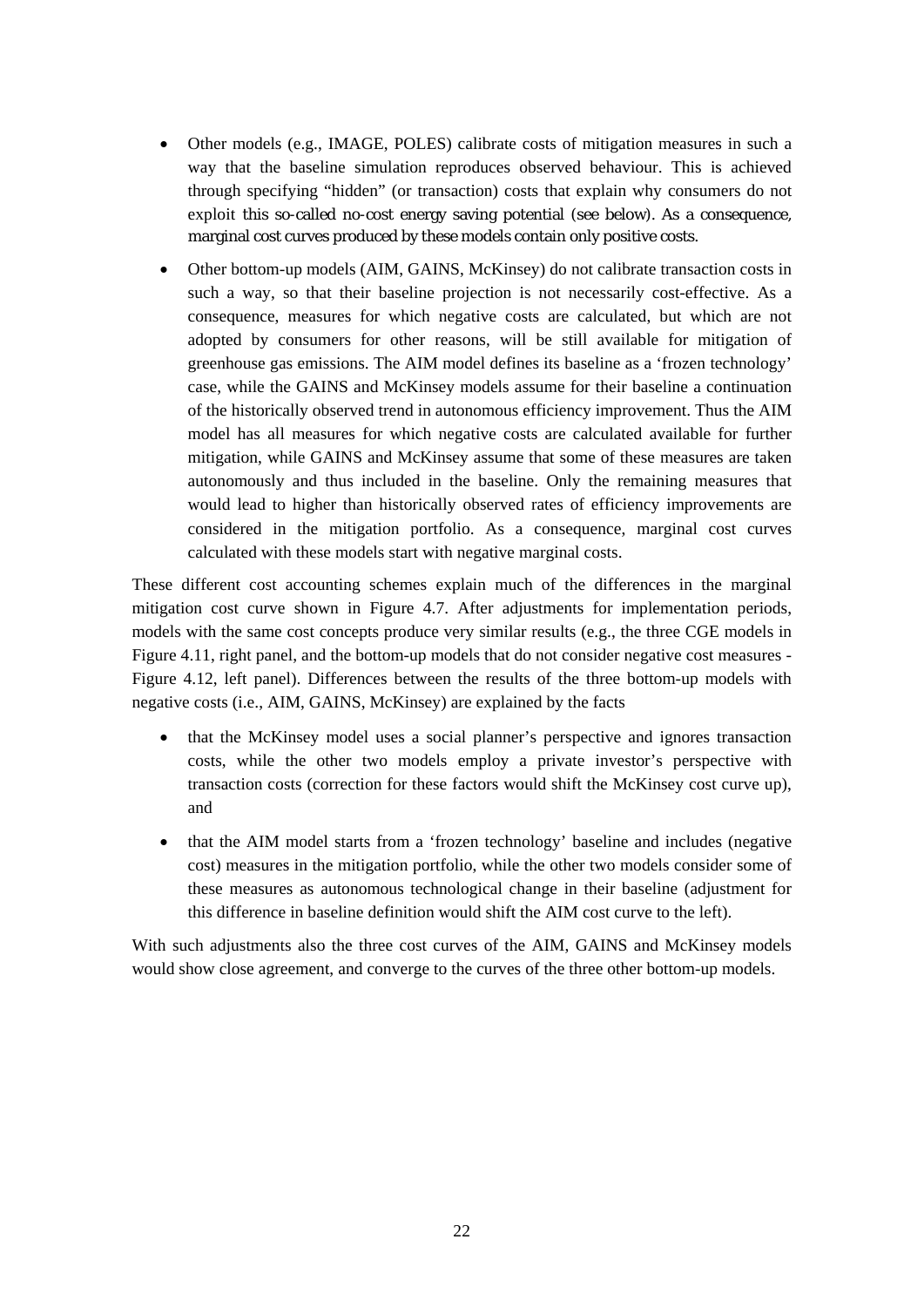

**Figure 4.11: Marginal abatement cost curves for all models (left panel) and the computable general equilibrium models (right panel), after adjustment for a 10 years implementation window** 



**Figure 4.12: Marginal abatement cost curves for bottom-up models that apply a private investor's perspective and consider only mitigation measures with positive costs (left panel) and bottom-up models that include measures with negative costs (right panel)**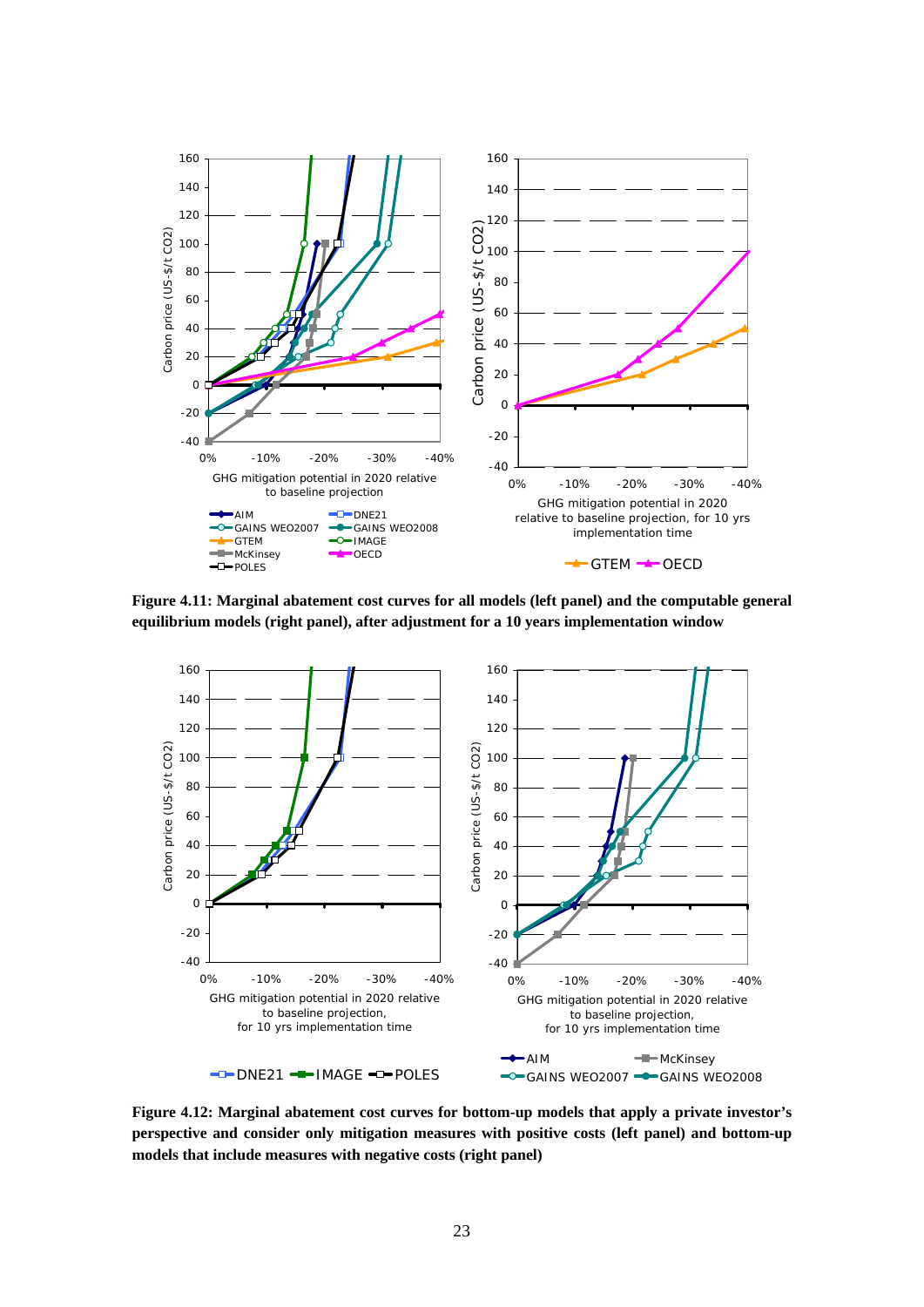#### **4.8 Portfolios of mitigation measures**

As demonstrated above, differences in (a) the baseline definition and the assumed economic baseline development, (b) implementation time windows, and (c) costing concepts explain much of the variations in the estimates of mitigation potentials and costs. Consideration of demand adjustments, macro-economic feedbacks and carbon leakage emerges as another important factor that reduce mitigation costs compared to estimates that do not account for these measures.

It is interesting to note that model assumptions also differ on the availability and costs of potentially important mitigation measures. Models make different assumptions on carbon capture and storage (CCS), on the social acceptance of additional nuclear power, the premature scrapping of existing capital stock and on the future rate of technological progress in mitigation technologies, and the expected decline in technology costs (Table 4.1). However, differences in these assumptions appear less relevant for low to medium cost reductions, but explain variations in the feasibility of ambitious mitigation targets at higher costs.

|                                                                                     | AIM            | DNE <sub>21</sub> | <b>GAINS</b>              | <b>GTEM</b>                     | McKinsey | <b>OECD</b>    | <b>IMAGE</b>   | <b>POLES</b>                                 |
|-------------------------------------------------------------------------------------|----------------|-------------------|---------------------------|---------------------------------|----------|----------------|----------------|----------------------------------------------|
| Carbon<br>capture and<br>storage<br>(CCS)                                           | No             |                   | 'Blue<br>map'<br>scenario | After 2021 As in IEA After 2026 | Yes      | N <sub>0</sub> | Yes            | Yes, but<br>not at<br>large scale<br>in 2020 |
| Premature<br>scrapping                                                              | N <sub>0</sub> | Yes               | No                        | $Yes^{(1)}$                     | Yes      | Yes            | N <sub>0</sub> | Yes                                          |
| Additional<br>nuclear<br>power as a<br>mitigation<br>measure                        | No             | No                | No                        | Yes                             | Yes      | Yes            | No             | Limited                                      |
| Demand<br>adjustments                                                               | No             | Partially         | No                        | Yes                             | No       | Yes            | No             | Yes<br>(but no<br>feedback<br>on GDP)        |
| Transfer of<br>production<br>to non-<br>Annex I<br>countries<br>(carbon<br>leakage) | No             | No                | No                        | Yes                             | No       | Yes            | No             | Partially                                    |

**Table 4.1: Assumptions on availability of mitigation options** 

(1) GTEM allows for premature scrapping and transfer of production in some circumstances, depending on the relative performance of industries and regions in a particular scenario. Whether scrapping or transfer of production occurs in a given scenario would require additional analysis.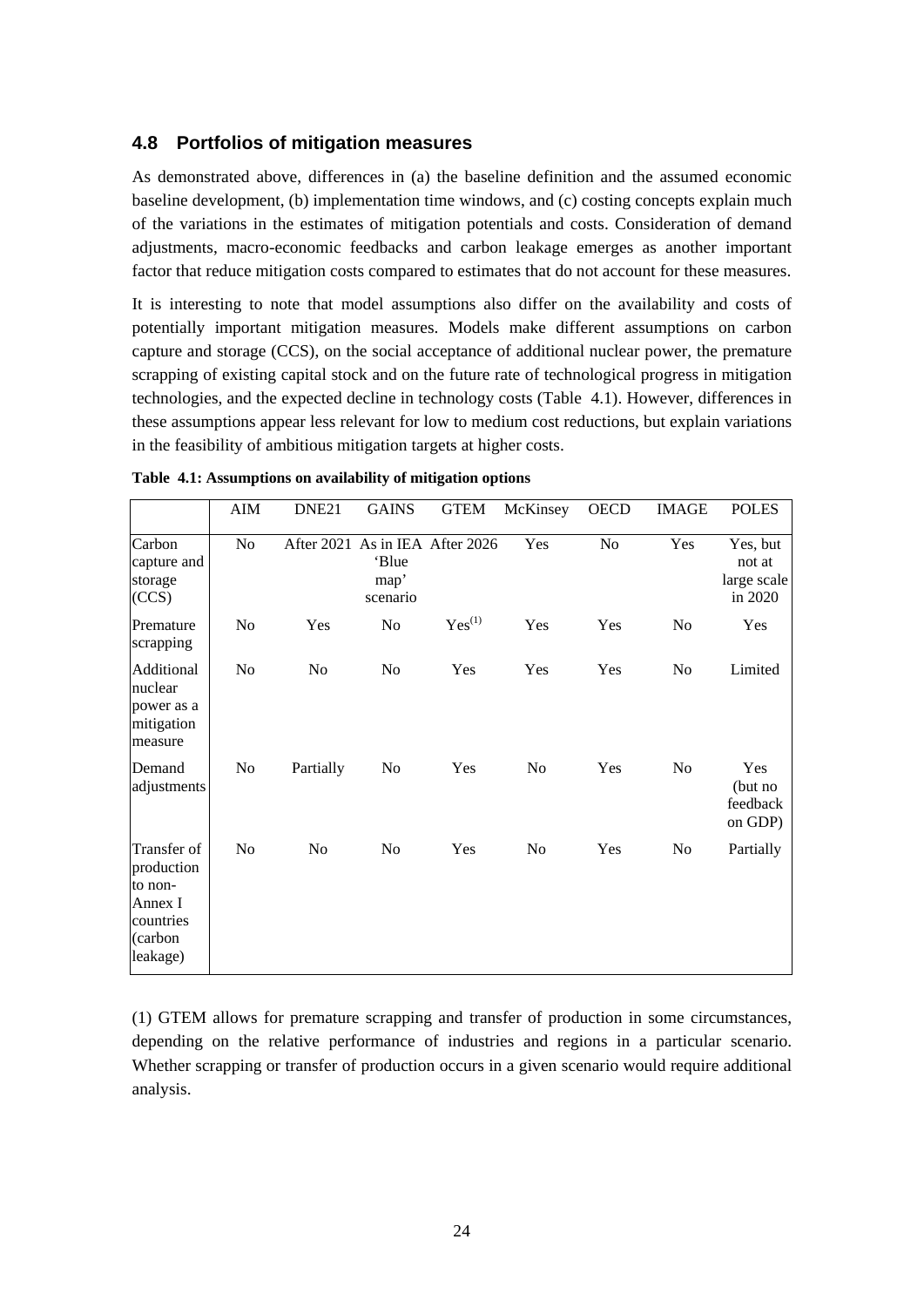# **5 Discussion and Conclusions**

## **5.1 Discussion**

While at face value model estimates of greenhouse gas mitigation potentials and costs show wide divergence, this paper identifies a limited set of key factors that explain much of the observed differences. Once adjusted for such differences, the analysis suggests that estimates produced by different models show strong convergence and enable very consistent policy conclusions.

Key factors that explain much of the differences can be broadly grouped into four categories:

- Some factors relate to the exact definition of the policy question of interest (e.g., on which cost concept the answer should rely, against which counter-factual baseline the assessment should be carried out, whether the potential for fundamental behavioural changes should be included in the assessment),
- others relate to the genuine uncertainties of future development (e.g., about future economic development, about the future rate of technological progress and the associated decrease in technology costs),
- others are linked with a thorough and factually accurate implementation of a model for a specific country (e.g., how well models reproduce historic emission inventories or current prices for technological options),
- while others are connected with the basic methodological approach that is used for estimating mitigation potentials and costs (e.g., where the systems boundaries are drawn for the assessment, for instance whether macro-economic feedbacks and adjustments are included in the analysis).

As it is impractical to recalculate cost curves with different models for one harmonized set of assumptions and methodologies, an attempt has been made to compile a 'check list' that highlights the key aspects that should be kept in mind when interpreting results from a particular model.

For instance, for interpreting results it is important to keep in mind whether a given model

- takes a private costing perspective (i.e., includes profits for individual actors) or social perspective,
- includes transaction costs or not.
- has fixed or dynamic demand projections adjusted to increases in carbon prices,
- considers macro-economic feedbacks of a carbon constraint and potential carbon leakage to non-Annex I countries,
- includes a baseline with autonomous technological progress, and
- considers measures with negative life cycle costs in its portfolio.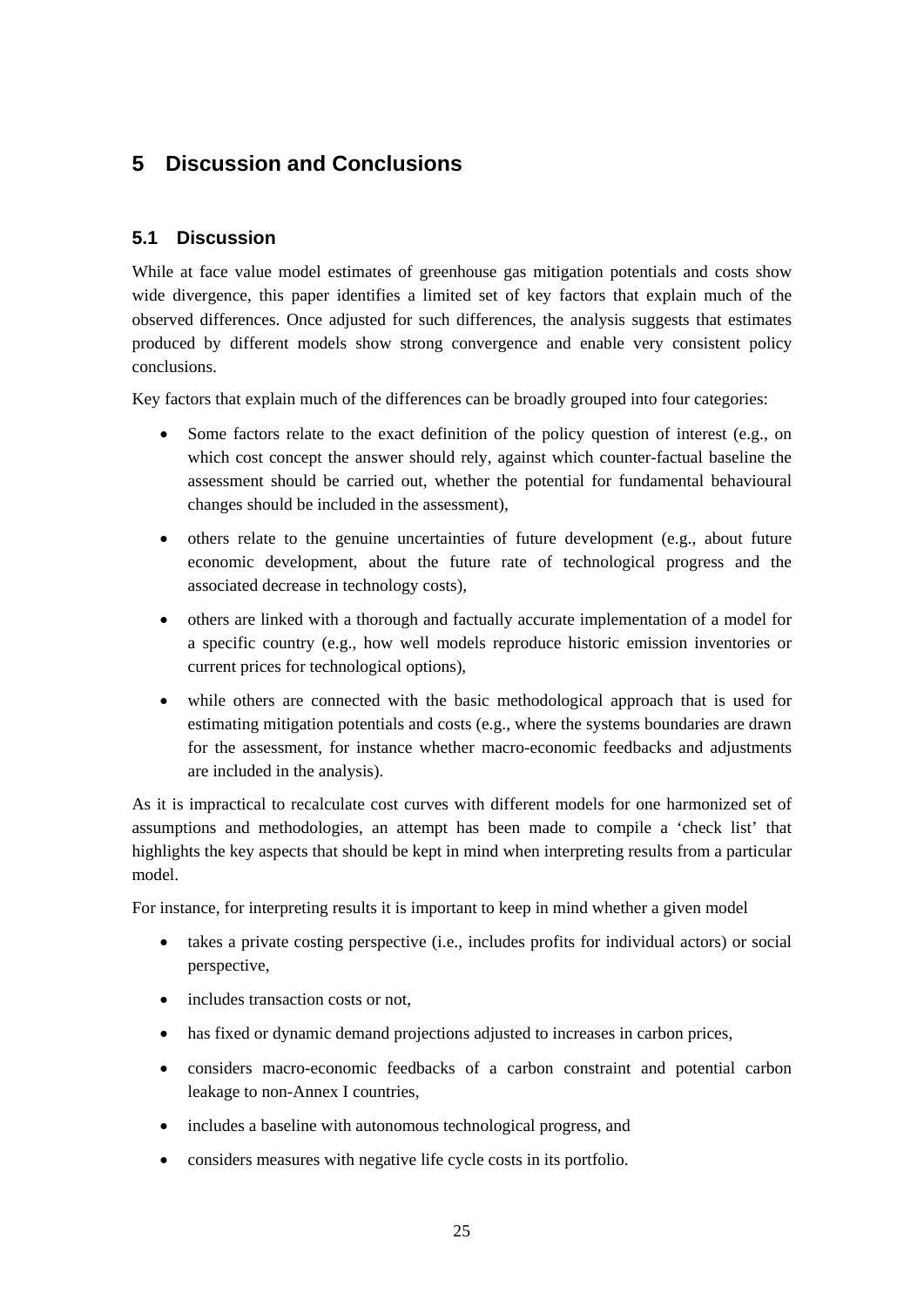Furthermore, it is relevant for a quantitative interpretation of results that

- a model is well-calibrated to the UNFCCC inventory for 2005,
- that a realistic choice is made for the available time for implementing mitigation measures, and
- that assumptions on economic development and baseline emissions are clearly laid out.

Quantitative model results are only valid in the context of these factors. These factors are compared for each model in Table 5.1.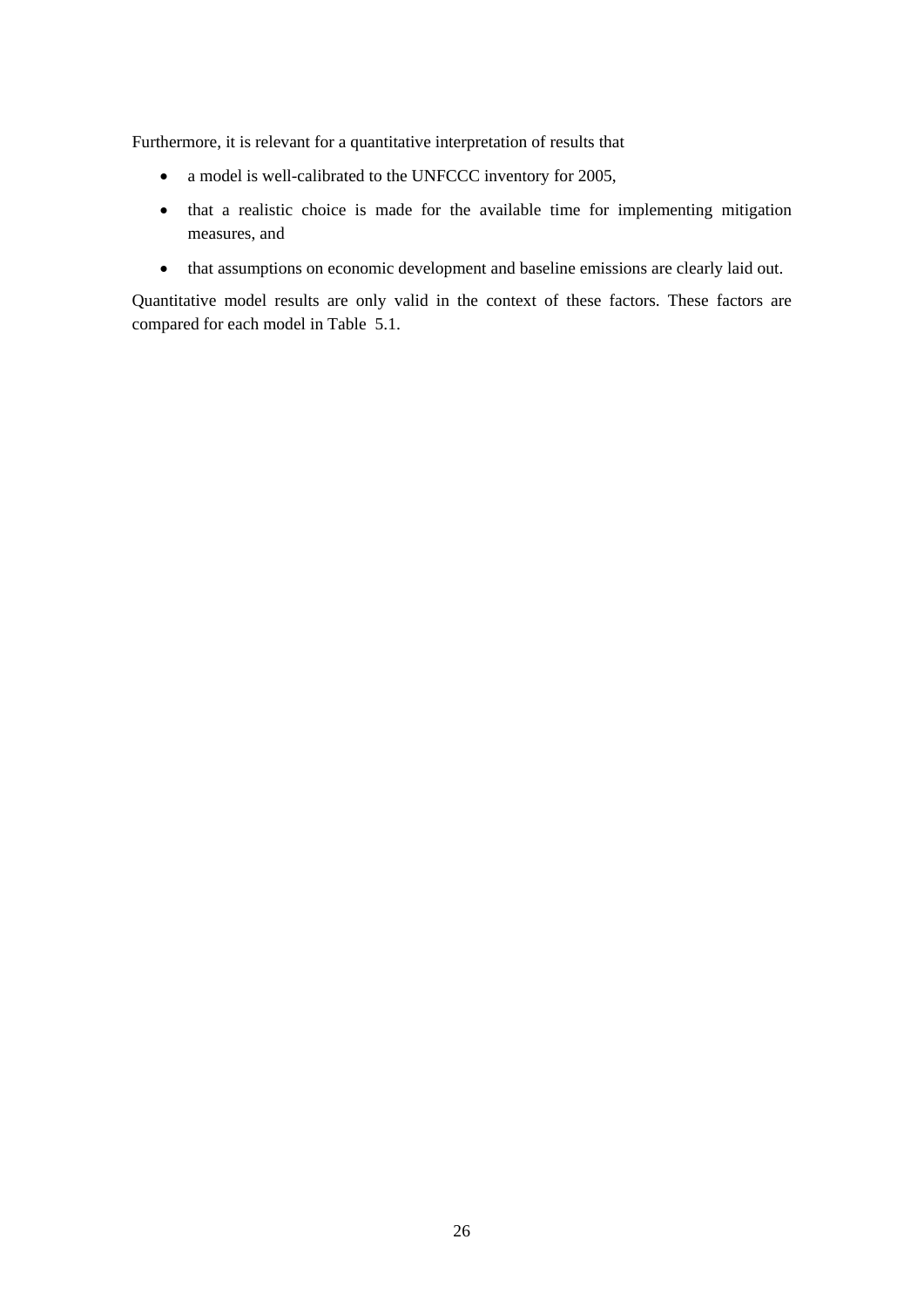|                                                                                            | AIM                      | DNE21                 | <b>GAINS</b><br><b>WEO2008</b> | <b>GTEM</b>         | <b>IMAGE</b>        | McKinsey                 | <b>OECD</b>         | <b>POLES</b>                                  |
|--------------------------------------------------------------------------------------------|--------------------------|-----------------------|--------------------------------|---------------------|---------------------|--------------------------|---------------------|-----------------------------------------------|
| Model type                                                                                 |                          |                       | Bottom-up Bottom-up Bottom-up  | CGE                 |                     | Bottom-up Bottom-up      | CGE                 | Bottom-up                                     |
| Costing<br>perspective                                                                     | Private                  | Private               | Private                        | Private             | Private             | Social<br>planners       | Private             | Private                                       |
| Transaction<br>costs                                                                       | Yes                      | Yes                   | Yes                            | Yes                 | Yes                 | No                       | Yes                 | Yes                                           |
| Demand<br>projections                                                                      | Exog. fixed              | Partially<br>adjusted | Exog. fixed                    | Endog.<br>adjusted  |                     | Exog. fixed Exog. fixed  | Endog.<br>adjusted  | Partially<br>adjusted<br>(no GDP<br>feedback) |
| Macro-<br>economic<br>feedbacks                                                            | No                       | No                    | No                             | Yes                 | No                  | No                       | Yes                 | N <sub>0</sub><br>(only<br>prices)            |
| Carbon<br>leakage                                                                          | N.A.                     | N.A.                  | N.A.                           | Yes                 | N <sub>o</sub>      | N.A.                     | Yes                 | N <sub>o</sub>                                |
| <b>Baseline</b><br>includes<br>autonomous<br>technological<br>progress                     | N <sub>o</sub>           | Partially             | Yes                            | Yes                 | Yes                 | Yes                      | Yes                 | Yes                                           |
| Negative cost<br>measures                                                                  | Included in<br>portfolio | Part of<br>baseline   | Included in<br>portfolio       | Part of<br>baseline | Part of<br>baseline | Included in<br>portfolio | Part of<br>baseline | do not exist                                  |
| Difference<br>with UNFCCC<br>inventory for<br>$2005^{1}$                                   | $-1.9%$                  | $+2.2%$               | $+2.3%$                        | $+4.9%$             | $+17.8%$            | $+5.5%$                  | $+3.1%$             | $-1.4%$                                       |
| GDP growth<br>assumed for<br>2020 (relative<br>to 2005) <sup>1)</sup>                      | $+32%$                   | $+34%$                | $+42%$                         | $+35%$              | $+42%$              | $+39%$                   | $+44%$              | $+35%$                                        |
| <b>Baseline</b><br>increase in<br><b>GHG</b><br>emissions in<br>2020 (relative<br>to 2005) | $+15%$                   | $+9%$                 | $+6%$                          | $+14%$              | $+6%$               | $+15%$                   | $+10%$              | $+2\%$                                        |
| Time window<br>for mitigation<br>measures up to<br>2020                                    | $15 \text{ yrs}$         | 14 yrs                | 10 <sub>yrs</sub>              | 7 yrs               | 20 yrs              | $10 \text{ yrs}$         | 7 yrs               | 10 yrs                                        |

**Table 5.1: Summary of key model features and assumptions that explain differences in marginal mitigation cost curves – Methodology** 

 $\frac{1}{1}$  for total Annex I, without LULUCF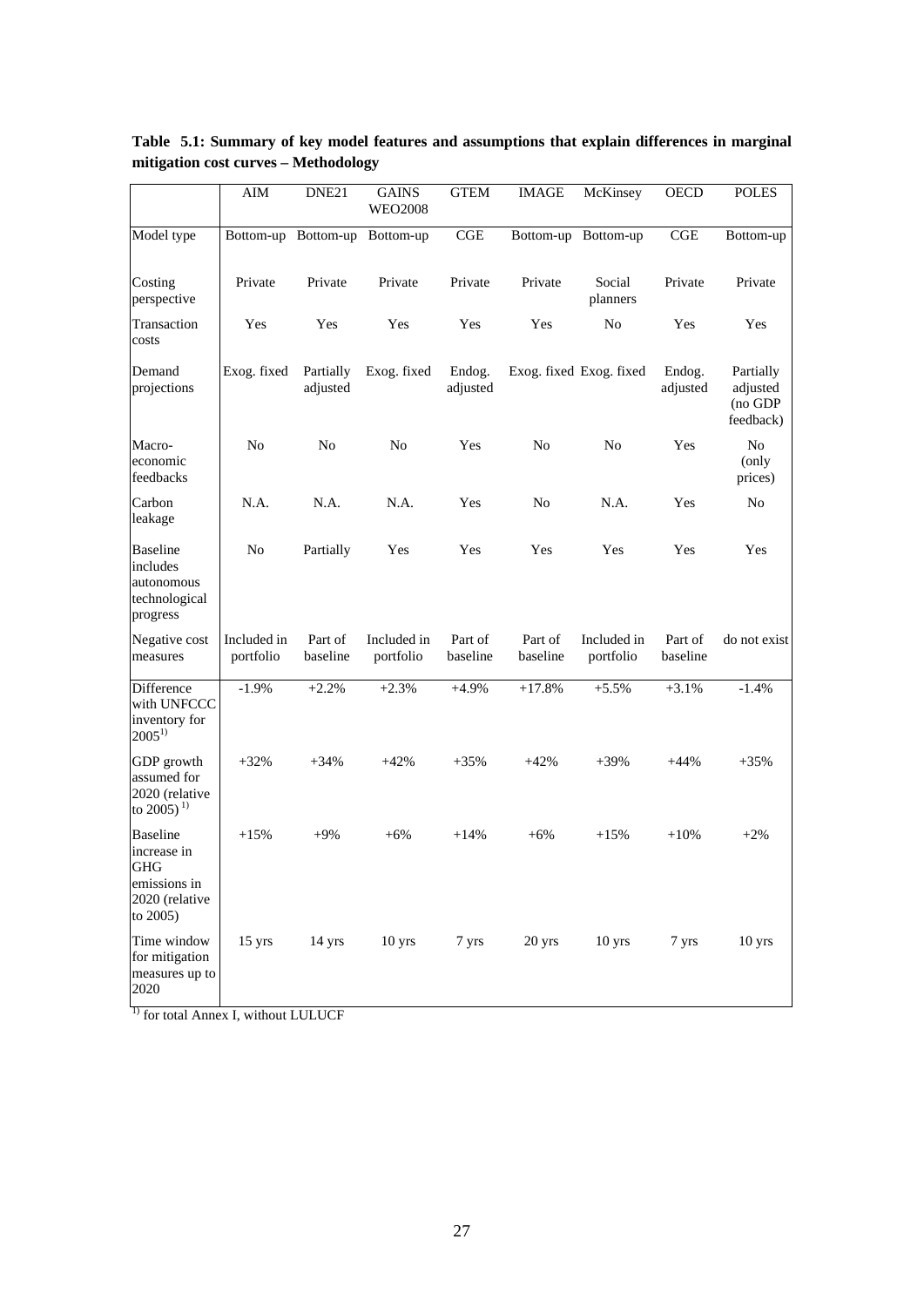# **5.2 Conclusions**

Robust quantification of the future potentials and costs for mitigating greenhouse gases in different countries could provide important information to the current negotiations on a post-2012 climate agreement. However, such information is not readily available from statistical sources, but requires the use of complex models that combine economic, technological and social aspects. During the recent year various modelling teams in different parts of the world have presented their estimates for the year 2020. At face value these estimates seem to span a wide range, so that it is not obvious how robust policy conclusions can be drawn from these calculations.

In March 2009, the International Institute for Applied Systems Analysis (IIASA) invited leading modelling teams to a comparison of available model estimates of GHG mitigation potentials and costs in the Annex I countries. Eight modelling teams provided input to this comparison exercise.

## *5.2.1 Conclusions on the interpretation of model results*

Although at face value model estimates of mitigation potentials and costs show wide variation (see Figure 5.1, left panel), differences

- (i) in assumptions on the baseline economic development,
- (ii) in the definition of which mitigation measures are considered part of the baseline, and
- (iii) in the time window assumed for the implementation of mitigation measures

explain much of the variation in model results (Figure 5.1, right panel). Once corrected for these key factors, two clusters of cost curves emerge for the year 2020:

- Models that include consumer demand changes, macro-economic feedbacks and carbon leakage (i.e., computable general equilibrium models) agree on a mitigation potential of up to 40% reduction below 2005 levels for total Annex I emissions in 2020 for a carbon price of 50 to 150 US- $\frac{6}{2}$ . (Results from these models are plotted with reddish lines in Figure 5.1.)
- Also estimates of bottom-up models, which do not consider such effects, show striking agreement (bluish lines). However, they reveal that only half of the mitigation potential is available at comparable cost when only considering technology options to reduce emissions, keeping demand for services unchanged.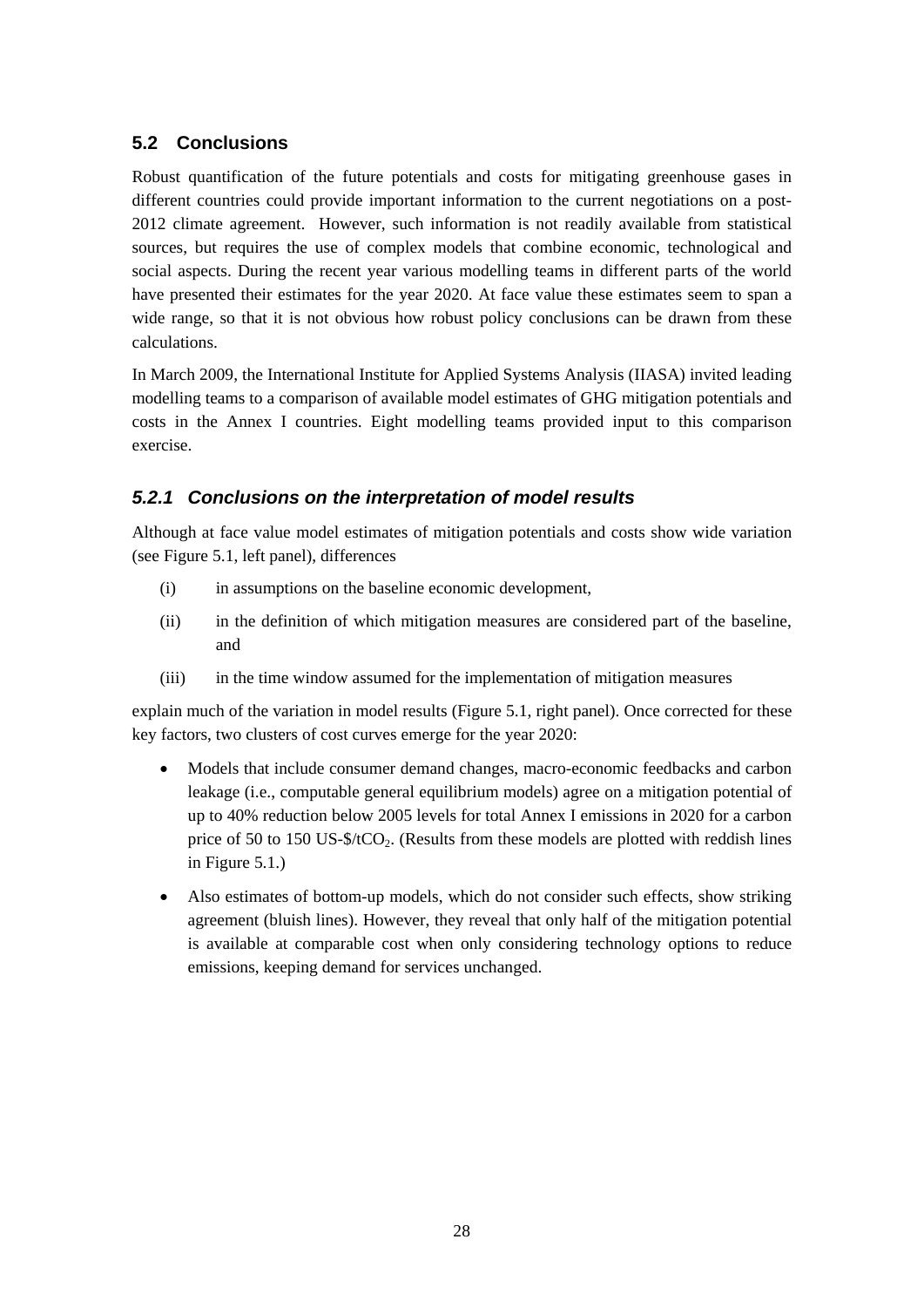

**Figure 5.1: Mitigation cost curves for total Annex I in 2020.**  *Left panel***: Original model results plotted against absolute emission levels in 2020;**  *Right panel***: Cost curves adjusted (i) for differences in baseline emission projections, (ii) for different baseline definitions regarding negative cost measures, and (iii) to a 10 years implementation time window.** 

However, such agreement can only be established among models if their results are adjusted for a number of factors that are treated differently by different models:

Models employ different concepts of how autonomous energy efficiency improvements and mitigation options that result in cost savings are accounted for. While some models assume a continuation of historically observed trends and thus consider some of these measures in their baseline, others include these measures in their mitigation portfolio. As a consequence of such different baseline definitions, estimated mitigation potentials can differ, although in reality the same measures might be applied.

In addition, assumptions on future economic development show considerable spread across models. Differences in assumed GDP growth have a major influence on the starting point for mitigation measures and thus on the potentials and costs for achieving given reduction targets. Lower GDP growth leads to lower levels of emission generating activities, but also implies less penetration of new (and potentially less emitting) technologies. With only one exception, the calculations provided for this model comparison do not yet consider potential impacts of the current economic crisis. Further analysis should explore to what extent different post-crisis economic development paths would influence greenhouse gas mitigation potentials and costs.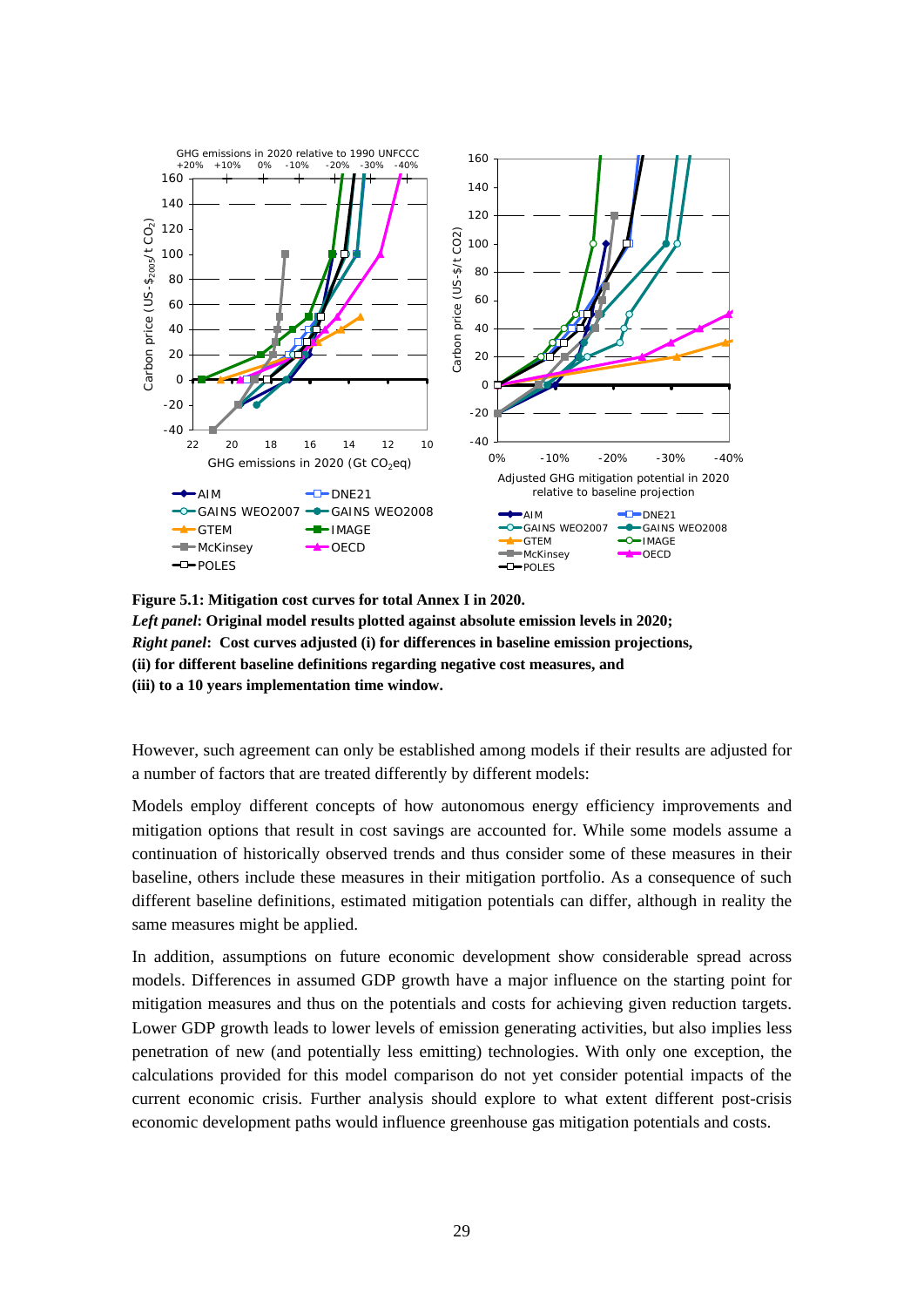It is also important to note that models employ different costing concepts. Quantitative cost estimates differ depending on whether models quantify mitigation costs from a private investor's perspective (including profits, taxes, etc.), or from a social planner's view that excludes transfer payments within the economy.

Furthermore, models employ different rigour to calibrate their calculations to national emission inventories for the base year and to reflect the time window that is realistically available for mitigation measures before 2020. Policy-relevant conclusions about mitigation potentials and costs require close representation of reality in the models.

Of particular policy relevance appears the finding that top-down models that include, inter alia, demand adjustments, macro-economic feedbacks and carbon leakage envisage systematically larger mitigation potentials and lower mitigation costs compared to estimates obtained with bottom-up models that do not include these aspects. However, to confirm the realism of this finding comprehensive uncertainty analysis would be desirable to establish the robustness of model assumptions to behavioural changes.

# *5.2.2 Conclusions on GHG mitigation potentials and costs for 2020*

Once corrected for a limited set of exogenous assumptions and methodological aspects, model estimates show striking agreement about the mitigation potential and costs in Annex I countries. Top-down models that include consumer demand changes, macro-economic feedbacks and carbon leakage suggest a mitigation potential of up to 40% reduction below 2005 levels (i.e., ~45% below 1990 levels) for total Annex I emissions in 2020 for a carbon price of 50 to 150 US-\$/tCO<sub>2</sub>. Bottom-up models that restrict their analysis to technical measures show only half of this potential.

All models agree that in the short run energy efficiency improvements and substitution of fossil fuels are the main elements of cost-effective mitigation strategies. Research and development for new technologies will be essential for achieving deep GHG emission reductions in the longer term.

Results from individual models can differ to some extent mainly due to different exogenous assumptions on assumed economic growth, about the time available for the implementation of mitigation measures before 2020, the definition of which autonomous improvements are part of the baseline, and the applied costing perspective. In contrast, uncertainties on the near-term availability of advanced technological mitigation measures, such as carbon capture and storage (CCS), about the social acceptance of additional nuclear power and the future decline in costs due to technological progress have less influence on differences in mitigation potentials and costs estimated for 2020.

These findings support some important policy conclusions:

• The future economic development has strong impact on which emission reductions are achievable at what costs. While mitigation potentials are influenced to some extent by differences in economic development, absolute emission levels that can be achieved depend crucially on the assumed baseline development. This means that lower baseline projections that could result as a consequence of the current economic crisis would shift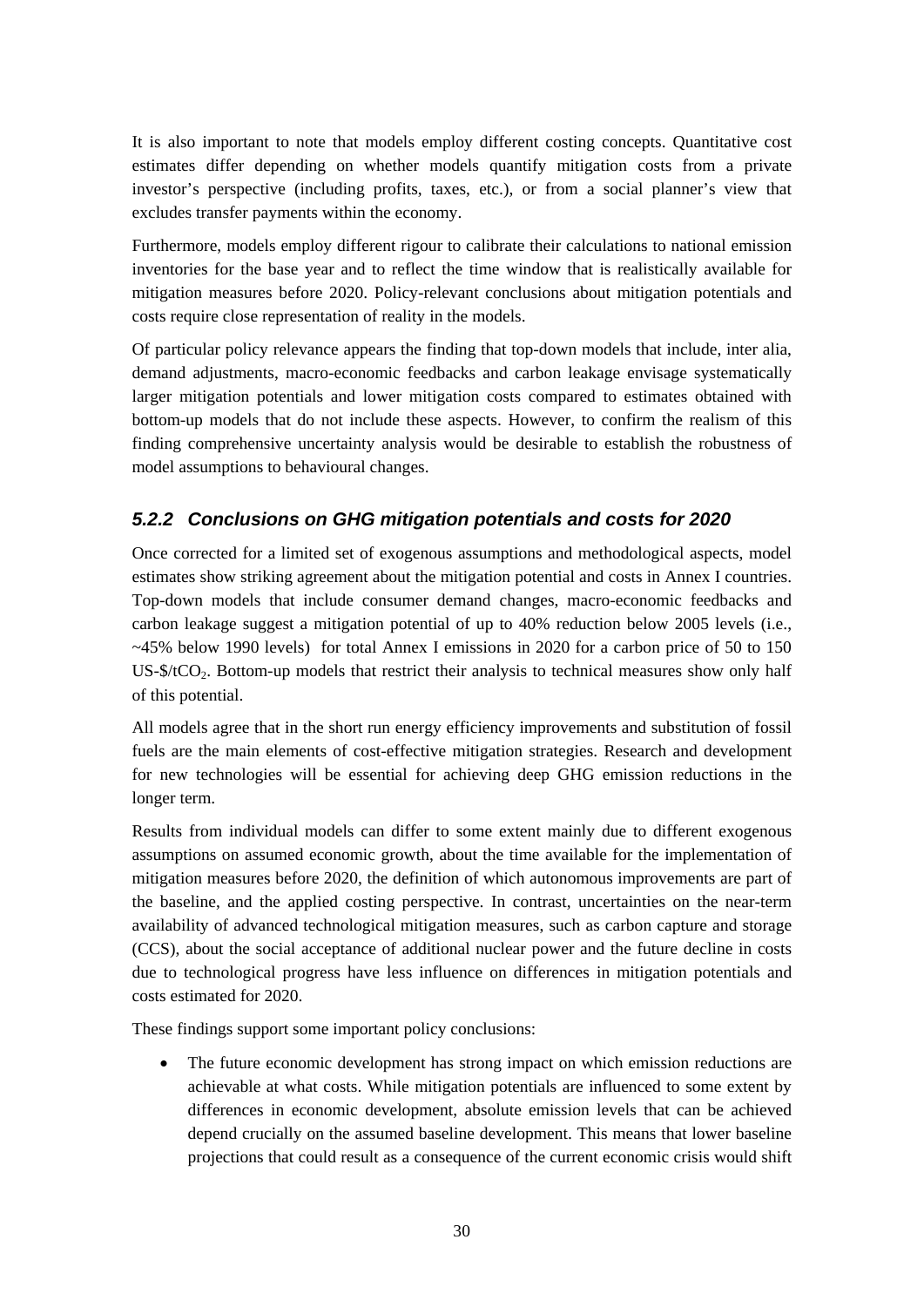the starting point for mitigation measures downwards, and thereby enable the achievement of lower emission levels at less cost.

- The time that is available for implementing mitigation measures before a given target date has direct impact on achievable emission reductions and associated costs, especially for near-term targets. Any delay in the start of implementation of mitigation measures will reduce the potential and increase the costs.
- Measures that mobilize demand adjustments through structural or behavioural changes are necessary to achieve high mitigation potential and reduce costs. Analysis with models that include such measures suggests that such measures could double the mitigation potential and halve the costs compared to portfolios that do not include such instruments.
- The robustness of information on available mitigation potentials and costs can be enhanced by considering how the key assumptions listed in Table 5.1 influence the quantitative outcomes of the model at hand. In general, analyses that address relative changes (in comparison to the situation calculated by the same model for the base year, or in comparison with other countries) will provide more robust findings than results in absolute terms.
- A systematic dialogue between national experts and modelling teams would be most useful to enhance the accuracy and reliability of model estimates.

### *5.2.3 Conclusions on how to use estimates of mitigation potentials*

Information on mitigation potentials can be used in various ways in a policy process:

- To obtain robust information on *mitigation potentials and associated costs* in absolute terms, results from more than one model should be used. This will provide a range of estimates that reflects uncertainties due to different assumptions and assessment methods. Using the checklist of differences between models given in Section 5.1 helps to identify reasons for differences.
- Information on *relative mitigation potentials across countries* is more robust compared to absolute estimates. Again, bringing together estimates from several models will illustrate uncertainties resulting from different assumptions and modelling methodologies.
- When identifying *cost-effective measures in each country or across sectors*, model results are quite robust and consistent across models. For analyses of national strategies, national models are usually most comprehensive.

#### *5.2.4 Further work*

Due to limited resources and time, this intercomparison exercise could only address a limited set of issues. A variety of aspects remain that are important for policy analysis, but require further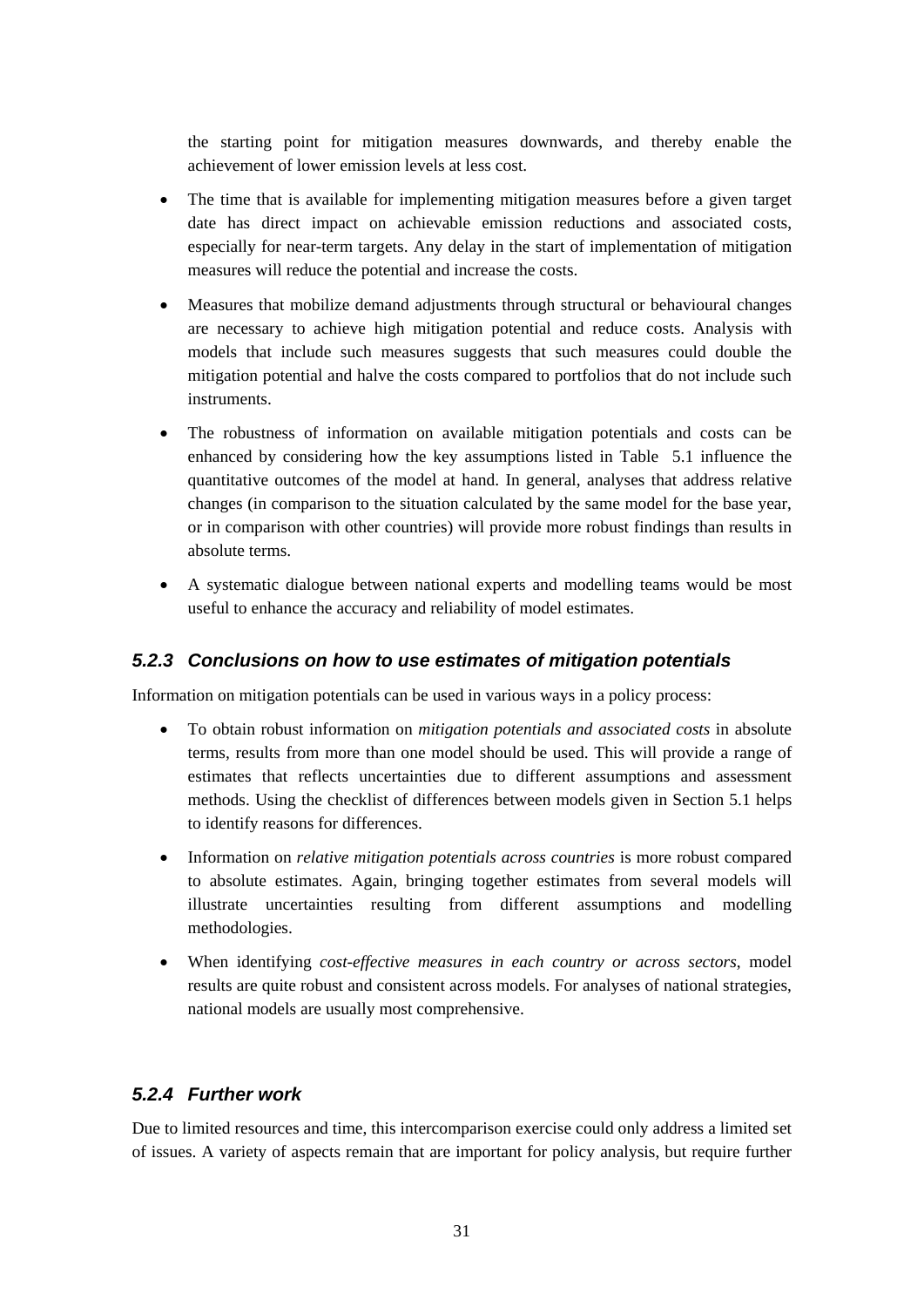work. These include comparison of estimates of mitigation potentials in non-Annex I countries, and the inclusion of emissions from the LULUCF sector. Furthermore, an international model comparison that extends the analysis to the global carbon market could provide a wealth of policy-relevant information.

A dialogue among modelling teams as performed under this exercise helps to enhance the accuracy and reliability of model estimates. A future comparison exercise would greatly benefit from general guidance on how to prepare and present results.